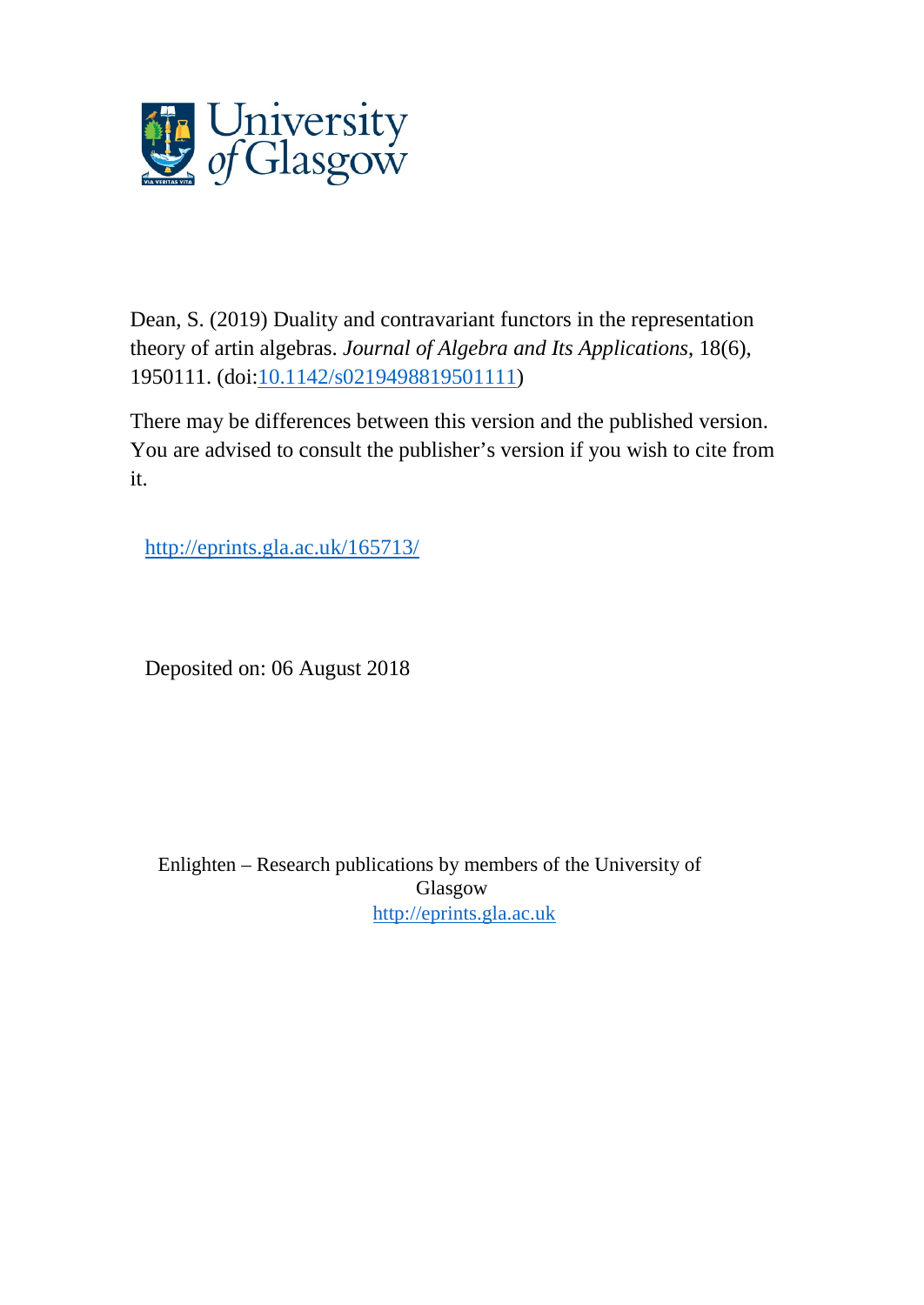# Duality and contravariant functors in the representation theory of artin algebras

Samuel Dean

May 3, 2018

#### Abstract

We know that the model theory of modules leads to a way of obtaining definable categories of modules over a ring R as the kernels of certain functors  $(R\text{-Mod})^{\text{op}} \to \text{Ab}$  rather than of functors  $R$ -Mod  $\rightarrow$  Ab which are given by a pp pair. This paper will give various algebraic characterisations of these functors in the case that  $R$  is an artin algebra.

Suppose that R is an artin algebra. An additive functor  $G : (R\text{-}\mathbf{Mod})^{\text{op}} \to \mathbf{Ab}$  preserves inverse limits and  $G|_{(R\text{-mod})^{\text{op}}} : (R\text{-mod})^{\text{op}} \to \text{Ab}$  is finitely presented if and only if there is a sequence of natural transformations  $(-, A) \rightarrow (-, B) \rightarrow G \rightarrow 0$  for some  $A, B \in R$ -mod which is exact when evaluated at any left R-module. Any additive functor  $(R\text{-}\mathbf{Mod})^{\text{op}} \to \mathbf{Ab}$  with one of these equivalent properties has a definable kernel, and every definable subcategory of  $R$ -Mod can be obtained as the kernel of a family of such functors.

In the final section a generalised setting is introduced, so that our results apply to more categories than those of the form  $R$ -Mod for an artin algebra  $R$ . That is, our results are extended to those locally finitely presented  $K$ -linear categories whose finitely presented objects form a dualising variety, where  $K$  is a commutative artinian ring.

## Contents

|   | 1 Introduction                            |                                                                                |    |
|---|-------------------------------------------|--------------------------------------------------------------------------------|----|
|   |                                           | 1.1 Covariant functors which arise from pp pairs and definable subcategories 2 |    |
|   | 1.2                                       |                                                                                |    |
|   | 1.3                                       |                                                                                |    |
| 2 | <b>Contravariant functors</b>             |                                                                                |    |
|   | 2.1                                       |                                                                                |    |
|   | 2.2                                       |                                                                                |    |
|   | 2.3                                       | Example: The contravariant projectively stable hom-functor 7                   |    |
| 3 | Background and proof of the main theorems |                                                                                |    |
|   | 3.1                                       | Finitely presented objects and locally finitely presented categories 8         |    |
|   | 3.2                                       |                                                                                |    |
|   | 3.3                                       |                                                                                |    |
|   | 3.4                                       |                                                                                |    |
|   | $3.5^{\circ}$                             |                                                                                |    |
|   |                                           | 4 Dualising locally finitely presented categories                              | 17 |

# <span id="page-1-0"></span>1 Introduction

The aim of this paper is to describe, in the context of artin algebras, the contravariant functors which arise from pp pairs in the model theory of modules. This provides an analogy with the relationship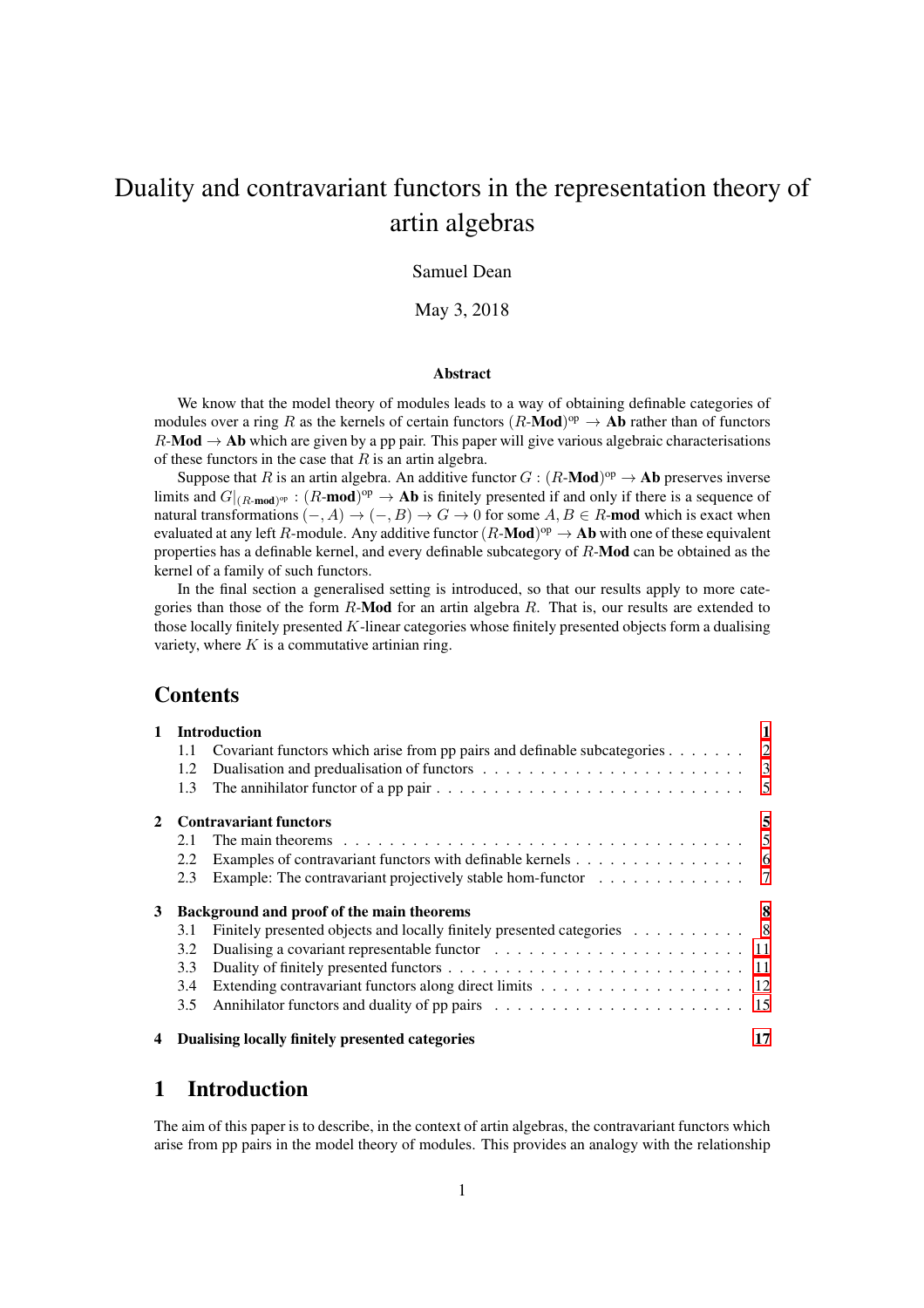between pp pairs and the covariant functors which arise from them. We will also describe the relationship between the contravariant and covariant functors which arise from pp pairs.

Acknowledgements. The author would like to thank his PhD supervisor Mike Prest for valuable comments and motivation. He would also like to thank Lorna Gregory for useful discussions and encouragement (especially for pointing out other work on dualising varieties) and Jeremy Russell for stimulating conversations.

#### <span id="page-2-0"></span>1.1 Covariant functors which arise from pp pairs and definable subcategories

We begin by recalling the notion of a pp pair and the relationship between pp pairs and covariant functors.

For a ring  $R$ , we write  $R$ -**Mod** for the category of left  $R$ -modules, **Mod**- $R$  for the category of right R-modules, R-mod for the category of finitely presented left R-modules, and  $\text{mod-}R$  for the category of finitely presented right R-modules.

Let R be a ring. A pp formula (in the language of left R-modules) is a condition  $\theta(x_1, \ldots, x_n)$ in the free variables  $x_i$  of the form

$$
\exists y_1, \dots y_m A \begin{pmatrix} x_1 \\ \vdots \\ x_n \end{pmatrix} = B \begin{pmatrix} y_1 \\ \vdots \\ y_m \end{pmatrix}
$$

where  $A$  and  $B$  are appropriately sized matrices with entries from  $R$ . For such a formula and any left  $R$ -module  $M$ , we can take the solution set

$$
\theta(M) = \left\{ (a_1, \ldots, a_n) \in M^n : \exists b_1, \ldots, b_m \in M \text{ such that } A \begin{pmatrix} a_1 \\ \vdots \\ a_n \end{pmatrix} = B \begin{pmatrix} b_1 \\ \vdots \\ b_m \end{pmatrix} \right\} \subseteq M^n,
$$

which is actually a subgroup of  $M^n$ . A pp pair  $\varphi/\psi$  consists of pp formulas  $\varphi$  and  $\psi$ , in the same free variables, such that  $\psi(M) \subseteq \varphi(M)$  for any left R-module M (although it is enough to check this condition on finitely presented modules [\[14,](#page-20-0) 1.2.23]).

For a pp pair  $\varphi/\psi$  in the language of left R-modules, we denote the corresponding functor by  $\mathbb{F}_{\varphi/\psi}: R\text{-Mod} \to \text{Ab}$ , which takes a left R-module M to the quotient group  $\varphi(M)/\psi(M)$ , where  $\varphi(M)$  and  $\psi(M)$  are, respectively, the solution sets of  $\varphi$  and  $\psi$  in M. The solution sets  $\varphi(M)$  and  $\psi(M)$  are subgroups of  $M^n$  for some positive integer n, and the solutions pp formulas are preserved by homomorphisms, so  $\mathbb{F}_{\varphi/\psi}$  is defined on morphisms in the obvious way.

<span id="page-2-1"></span>**Theorem 1.1.** *(From [\[14,](#page-20-0) Subsection 10.2.8]) For an additive functor*  $F : R$ -*Mod*  $\rightarrow$  *Ab, the following are equivalent.*

- *(a)* F *preserves direct limits and is finitely presented when restricted to* R*-mod.*
- *(b) There is a sequence of natural transformations*

 $(B, -) \longrightarrow (A, -) \longrightarrow F \longrightarrow 0$ 

*which is exact when evaluated at any left* R*-module, where* A *and* B *are finitely presented left* R*-modules.*

*(c)*  $F \cong \mathbb{F}_{\varphi/\psi}$  *for some pp pair*  $\varphi/\psi$ *.* 

A definable subcategory of a module category  $R$ -Mod is the kernel of a family of additive functors  $R\text{-}\text{Mod} \rightarrow \text{Ab}$ , each of which is given by a pp pair.

Part of the importance of definable subcategories of R-Mod is that they correspond to the closed subsets of a topological space which is an invariant of the category  $R\text{-Mod}$ . The Ziegler spectrum of R is a topological space  $Zg_R$  whose set of points contains of element of each isomorphism class of the set of all indecomposable pure-injective left  $R$ -modules. The points of  $Zg_R$  form a set (as opposed to a proper class, see [\[14,](#page-20-0) 4.3.38]). The closed sets of  $Zg_R$  are those of the form  $D \cap Zg_R$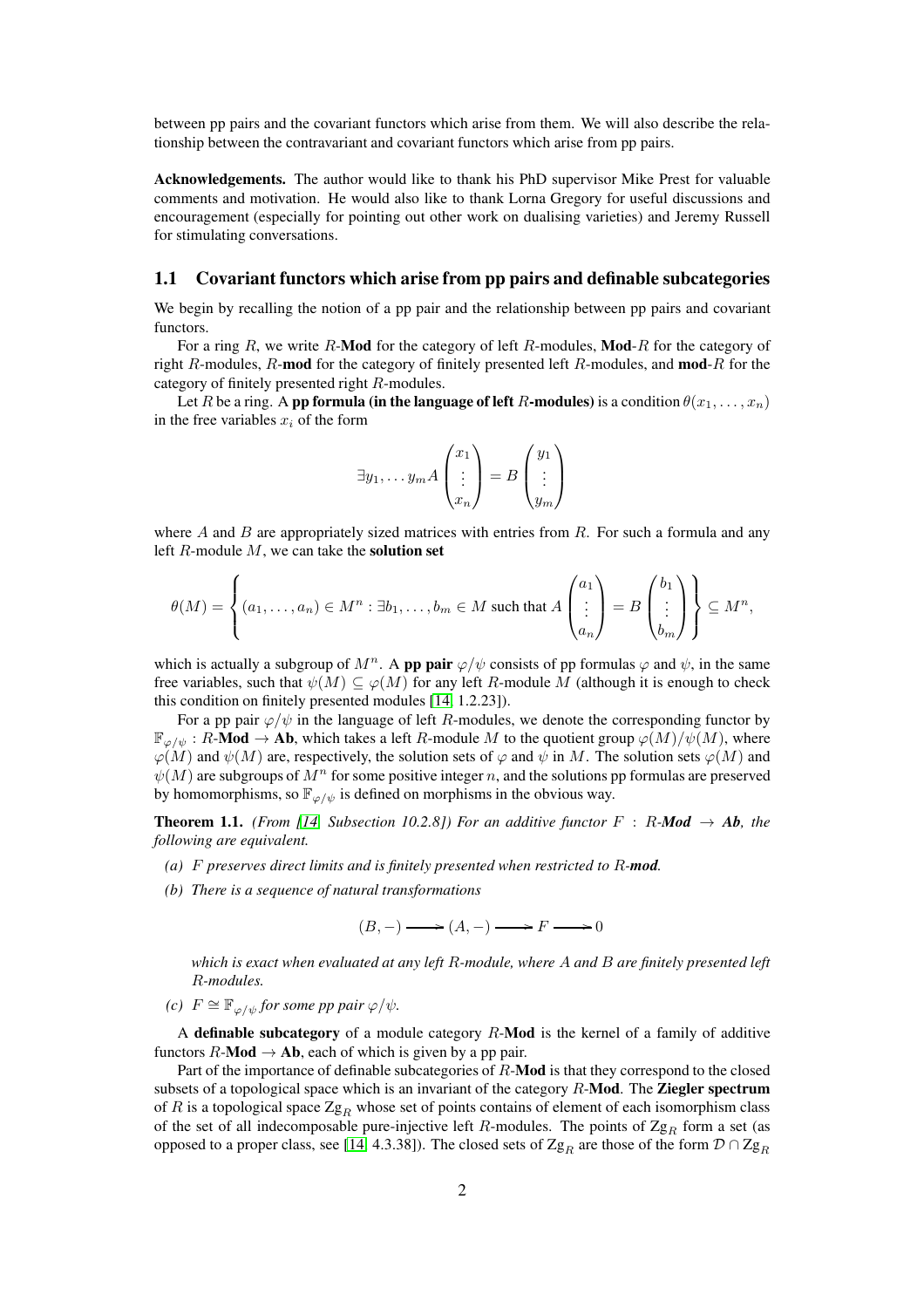for a definable subcategory  $D \subseteq R$ -**Mod**. A definable subcategory D can be recovered from the set  $\mathcal{D} \cap \mathrm{Zg}_{R}$  (see [\[14,](#page-20-0) 5.1.4]).

Theorem [1](#page-2-1).1 holds when R is any ring, but suppose that R is an artin algebra. Under this assumption, we will prove an analogous result which gives necessary and sufficient conditions for a functor  $(R\text{-Mod})^{\text{op}} \to \text{Ab}$  to be given by a pp pair. Furthermore, we will show that any functor  $(R\text{-Mod})^{\text{op}} \to \text{Ab}$  which satisfies these conditions has a definable kernel, and that every definable subcategory of R-**Mod** can be obtained as the kernel of a family of such functors. Therefore, we have a new way of confirming definability of subcategories in this context. The algebraic characterisation of these contravariant functors allows for more streamlined proofs of the definability of certain subcategories (e.g. the argument for the definability of the subcategory of modules over a tubular algebra which are of a fixed slope in [\[11\]](#page-20-1)).

#### <span id="page-3-0"></span>1.2 Dualisation and predualisation of functors

A key ingredient in this paper is dualisation, so we now introduce that. Throughout this paper  $K$ will denote a commutative artinian ring unless stated otherwise.

Let  $J$  be the  $K$ -module

$$
J = \bigoplus_{i=1}^{n} E(S_i)
$$

where  $\{S_i : i = 1, \ldots, n\}$  is a minimal set of representatives of the simple left K-modules and  $E(S_i)$  denotes the injective hull of  $S_i$  for each  $i = 1, \ldots, n$ . In particular, if K is a field then  $J \cong K$ . Note that J is an injective cogenerator of K-**Mod** (see, for example, [\[2,](#page-20-2) 18.2, 18.15]).

For a K-module M we define its **dual** to be the K-module  $M^* = \text{Hom}_K(M, J)$ . For a linear map  $f : M \to N$  between K-modules M and N, we define its **dual** to be the induced linear map  $f^*: N^* \to M^* : t \mapsto tf.$ 

For any K-module M, there is a canononical K-linear map  $\eta_M : M \to M^{**}$  which sends an element  $x \in M$  to the linear map  $\eta_M(x) \in M^{**}$  given by  $\eta_M(x)(f) = f(x)$  for all  $f \in M^*$ .

It is well known (see [\[5,](#page-20-3) II.3]) that, for any finitely generated  $K$ -module  $M$ ,  $M^*$  is finitely generated and the canonical map  $\eta_M : M \to M^{**}$  is an isomorphism.

For a K-linear category A, consider an additive functor  $F : A \to Ab$ . It has a unique factorisation  $F = UF'$  where  $F' : A \to K$ -**Mod** is K-linear and  $U : K$ -**Mod**  $\to$  **Ab** is the forgetful functor. That is, for every object  $a \in A$ , Fa has a hidden K-module structure, and every morphism in A is sent to a  $K$ -linear map.<sup>[1](#page-3-1)</sup> Therefore, we can make the following definition.

**Definition 1.2.** Let A be a K-linear category and let  $F : A \rightarrow Ab$  be an additive functor. The **dual** of F is the functor  $F^* : A^{\text{op}} \to \text{Ab}$  which sends an object  $a \in A$  to  $(Fa)^*$  and sends a morphism  $(f : a \rightarrow b) \in A$  to the induced map

$$
(Ff)^* : (Fb)^* \to (Fa)^*.
$$

**Example 1.3.** If  $A = R$ , a K-algebra, in the previous definition, we recover the usual process of obtaining a right  $R$ -module  $M^*$  from a left  $R$ -module  $M$ .

Since J is a cogenerator of K-Mod,  $M^* = 0$  iff  $M = 0$  for any K-module M. This fact is crucial to later observations.

If R is an artin algebra over K then a left or right R-module is finitely generated iff it is finitely presented iff it is finitely generated as a K-module. It follows that, for any finitely presented (left or right) R-module M,  $M^*$  is also finitely presented and the canonical map  $\eta_M : M \to M^{**}$  is an isomorphism of R-modules. Therefore, as is well known, there is an equivalence

$$
(-)^{*}:(R\text{-}\mathbf{mod})^{\mathrm{op}}\to \mathbf{mod}\text{-}R
$$

with inverse

$$
(-)^{*} : \textbf{mod-}R \to (R\textbf{-mod})^{\text{op}}.
$$

<span id="page-3-1"></span><sup>&</sup>lt;sup>1</sup>In order to define the K-module structure on Fa for an object  $a \in A$ , consider that each element  $k \in K$  gives an endomorphism  $k1_a : a \rightarrow a$ , and hence a homomorphism  $F(k1_a) : Fa \rightarrow Fa$ .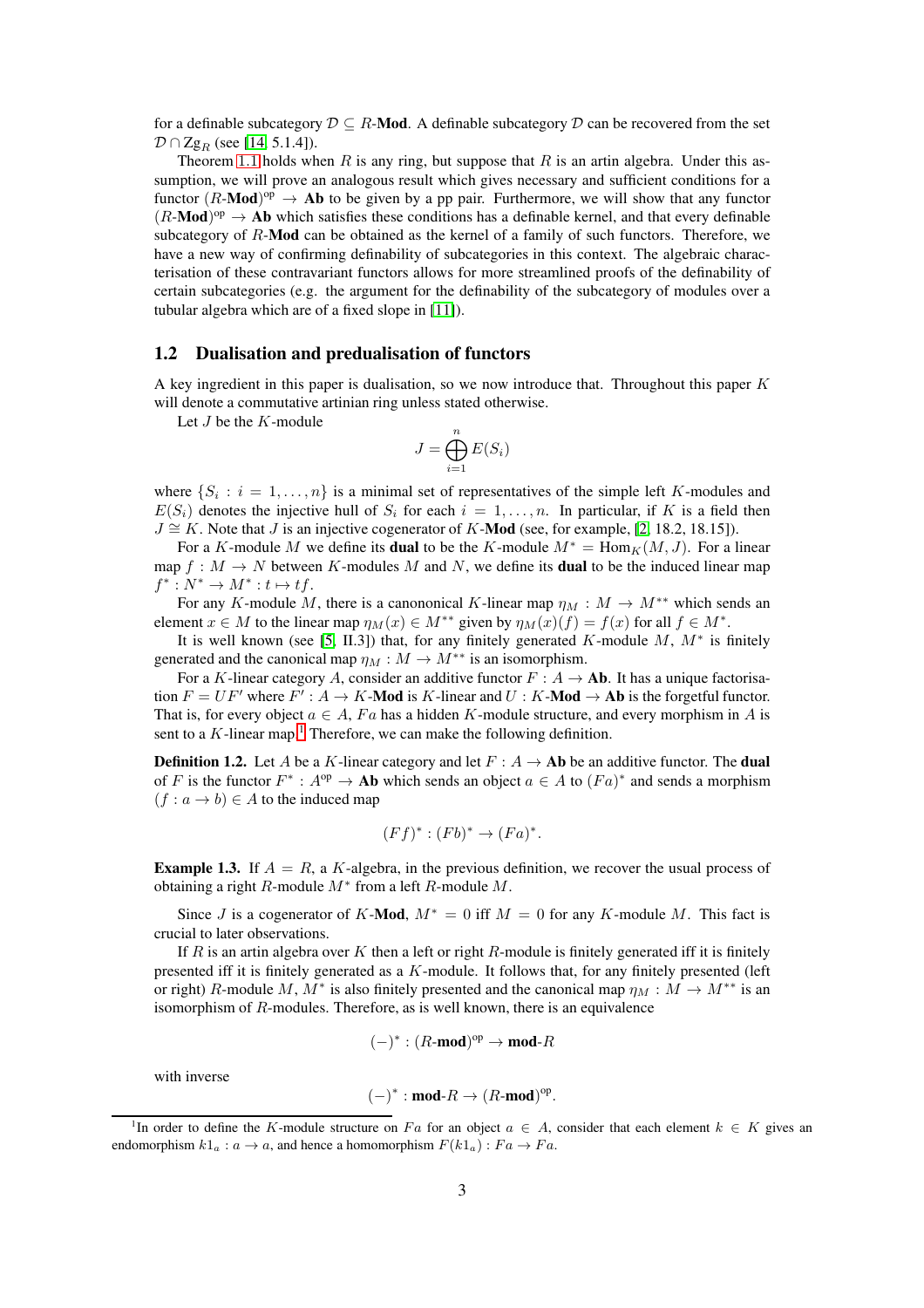For a functor  $F : R$ -**Mod**  $\rightarrow$  **Ab** we define its **predual**  $F_* : (\text{Mod-}R)^{op} \rightarrow$  **Ab** to be the functor given by  $F_*(M) = F(M^*)$ . Similar definitions can be made for a functor  $R$ -mod  $\rightarrow$  Ab, **Mod-** $R \to$  **Ab** or  $(R$ **-Mod**)<sup>op</sup>  $\to$  **Ab**.

Frequent use will be made of the following result.

<span id="page-4-0"></span>Lemma 1.4. *For any left* R*-module* M *and right* R*-module* N*, there is are isomorphisms*

$$
(M, N^*) \cong (N \otimes M)^* \cong (N, M^*)
$$

*which are natural in* M *and* N*.*

*Proof.* Both isomorphisms are instances of the hom-tensor adjunction (see, for example, [\[2,](#page-20-2) 19.11]). Alternatively, one can show that  $(M, N^*) \cong (N, M^*)$  directly, which gives an adjunction  $\Phi \dashv \Psi$ where the functors  $\Phi : R\text{-Mod} \to (\text{Mod-}R)^{op}$  and  $\Psi : (\text{Mod-}R)^{op} \to R\text{-Mod}$  are given by dualisation (the unit of adjunction at  $M \in R$ -**Mod** is the canonical map  $M \to M^{**}$ ).  $\Box$ 

<span id="page-4-2"></span>*Remark* 1.5 (A note for those who know about monads). The adjunction  $\Phi \dashv \Psi$  referred to in the proof of Lemma [1](#page-4-0).4 can be shown to be weakly monadic or "weakly tripleable"(see [\[13,](#page-20-4) V.7 Exercises] and combine with  $[2, 18.1(d), 18.14(d)]$ . Thus double-dualisation gives a monad on R-Mod whose category of algebras is  $(Mod-R)^{op}$ . This mitigates the absence of an equivalence  $R$ -Mod  $\simeq$  (Mod- $R$ )<sup>op</sup>, since dualisation gives a monadic functor  $(-)^* : (Mod-R)^{op} \to R$ -Mod.

Some of the results in this paper require the properties of tensor products of functors. We briefly summarise these.

**Definition 1.6.** For a small pre-additive category A, and functors  $M : A \to Ab$  and  $N : A^{op} \to Ab$ , their **tensor product** is given by the coend formula (see  $[13, IX.6]$  $[13, IX.6]$  for ends and coends)

$$
N\otimes_A M=\int^{a\in A}(Na)\otimes_{\mathbb{Z}}(Ma)\in\mathbf{Ab}.
$$

*Remark* 1.7*.* If A is a K-linear category, then for any  $M \in A$ -**Mod** and  $N \in \text{Mod-}A$ ,  $N \otimes_A M$  is a K-module, and coincides with the coend  $\int^{a \in A} (Na) \otimes_K (Ma) \in K$ -**Mod**.

This definition of tensor products is similar to that given in [\[13,](#page-20-4) IX.6] for **Set**-valued functors, and coincides with the definition given in [\[10\]](#page-20-5).

<span id="page-4-1"></span>**Lemma 1.8.** Let A be a small pre-additive category. For any additive functor  $F : A \rightarrow Ab$  and any *object*  $a \in A$ *, there is an isomorphism* 

$$
A(-,a)\otimes_A F\cong Fa
$$

*which is natural in* F *and* a*.*

*Proof.* See either [\[10,](#page-20-5) Proposition 1.1] or use universal properties of coends to verify that the morphisms  $A(b, a) \otimes_{\mathbb{Z}} F b \to Fa : f \otimes x \mapsto (F f)x$  assemble to form an isomorphism  $A(-, a) \otimes_A F \to$  $Fa$ .  $\Box$ 

<span id="page-4-3"></span>**Lemma 1.9.** Let A be a K-linear category and let  $M \in A$ -*Mod* and  $N \in$  **Mod**-A be given. There *are isomorphisms*

$$
(M, N^*) \cong (N \otimes_A M)^* \cong (N, M^*)
$$

*which are natural in* M *and* N*.*

*Proof.* See [\[10,](#page-20-5) Corollary 2.4]. One can also construct a proof by combining some well-known facts about the calculus of ends and coends [\[13,](#page-20-4) IX] with Lemma [1](#page-4-0).4.  $\Box$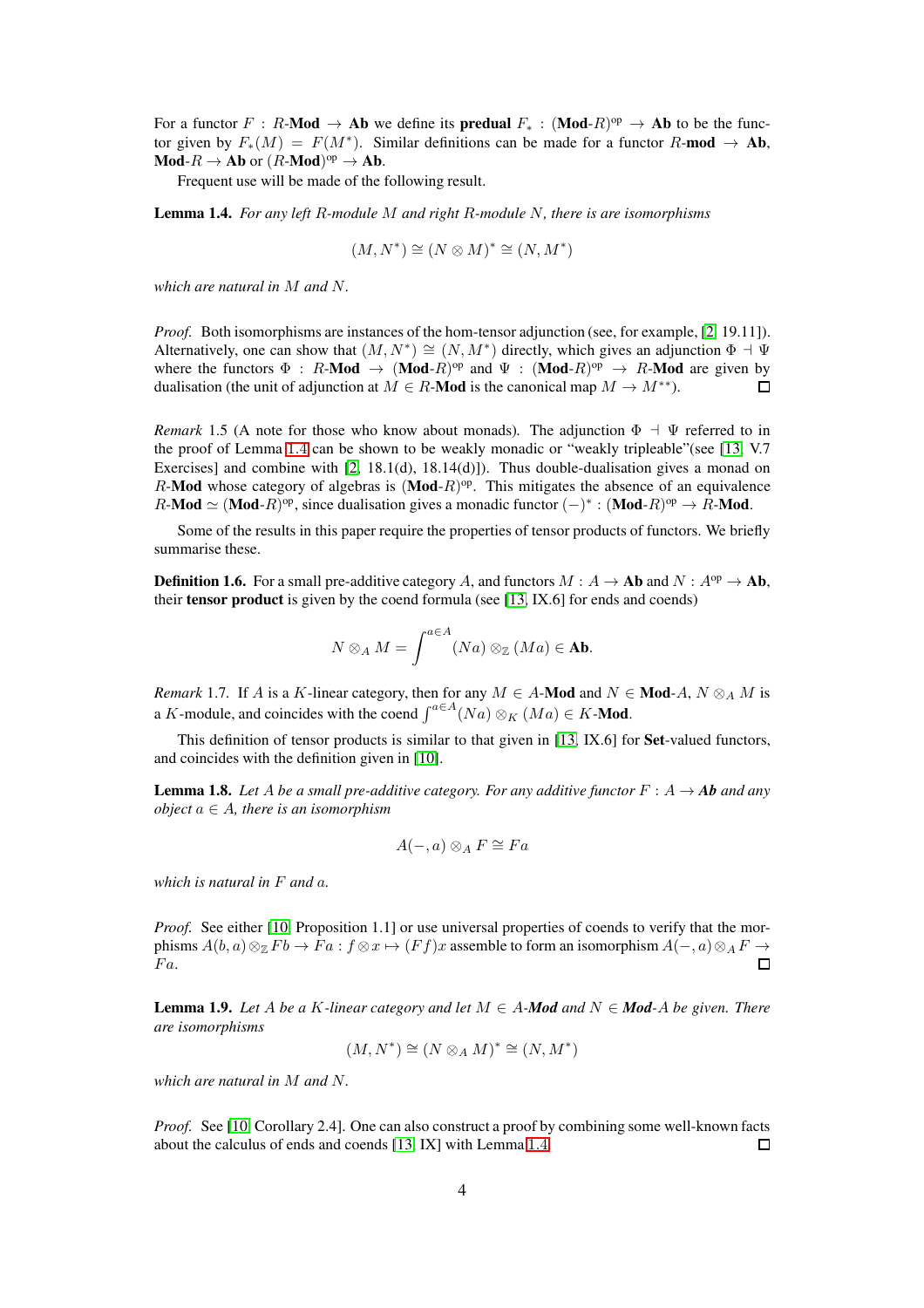### <span id="page-5-0"></span>1.3 The annihilator functor of a pp pair

Let  $R$  be an artin algebra.

For a pp formula  $\theta(x_1, \ldots, x_n)$  in the language of left R-modules, we will write  $\mathbb{F}_{\theta}: R\text{-Mod} \to$ **Ab** for the corresponding functor, and  $F_{\theta} = \mathbb{F}_{\theta}|_{R\text{-mod}}$ . We also define the functor  $\mathbb{A}_{\theta}: (R\text{-Mod})^{\text{op}} \to$ Ab at a left  $R$ -module  $M$  by

$$
\mathbb{A}_{\theta}(M) = \{ \overline{f} \in (M^*)^n : \overline{f} \cdot \overline{a} = 0 \text{ for all } \overline{a} \in \theta(M) \},
$$

where for  $\overline{f}=(f_1,\ldots,f_n)\in (M^*)^n$  and  $\overline{a}=(a_1,\ldots,a_n)\in M^n$  we write  $\overline{f}\cdot\overline{a}$  to denote the sum  $\sum_{i=1}^{n} f_i(a_i)$ . Furthermore, we define  $A_{\theta}$  to be the restriction of  $\mathbb{A}_{\theta}$  to  $(R\text{-mod})^{\text{op}}$ .

For a pp pair  $\varphi/\psi$  in the language of left R-modules, we will write  $\mathbb{F}_{\varphi/\psi} = \mathbb{F}_{\varphi}/\mathbb{F}_{\psi} : R\text{-Mod} \to$ Ab for the corresponding functor, and  $F_{\varphi/\psi} = \mathbb{F}_{\varphi/\psi}|_{R\text{-mod}}$ . Note that  $\mathbb{A}_{\varphi}$  is a subfunctor of  $\mathbb{A}_{\psi}$ , and so we may define  $\mathbb{A}_{\varphi/\psi} = \mathbb{A}_{\psi}/\mathbb{A}_{\varphi}$ . We also define  $A_{\varphi/\psi}$  to be the restriction of  $\mathbb{A}_{\varphi/\psi}$  to  $(R\text{-mod})^{\text{op}}$ . See Section [3.5](#page-15-0) for the relationship between these annihilator functors and Prest's notion of duality for pp formulas. We call  $\mathbb{A}_{\varphi/\psi}$  the **annihilator functor** of  $\varphi/\psi$ .

It is known that a full subcategory  $D$  of R-**Mod** is definable iff there is some set  $T$  of pp pairs in the language of left  $R$ -modules such that

$$
M\in\mathcal{D}\Leftrightarrow\forall\varphi/\psi\in T,\mathbb{A}_{\varphi/\psi}M=0
$$

for all  $M \in R$ -**Mod**. This is due to the fact that, for any pp pair  $\varphi/\psi$  and any left R-module M,  $\Delta_{\varphi/\psi}M = 0$  iff  $\mathbb{F}_{\varphi/\psi}M = 0$  (see [\[14,](#page-20-0) 1.3.15]). This motivates the desire to find algebraic characterisations of annihilator functors.

## <span id="page-5-2"></span><span id="page-5-1"></span>2 Contravariant functors

#### 2.1 The main theorems

Now we have enough definitions to state the two main theorems. In this section  $R$  will denote an artin K-algebra.

<span id="page-5-4"></span>**Theorem 2.1.** Let  $G : (R \text{-} \textit{Mod})^{op} \to Ab$  be an additive contravariant functor. The following are *equivalent:*

- $(a)$   $G \cong F^*$  for some functor  $F : R$ -*Mod* → *Ab* which preserves direct limits and is finitely *presented when restricted to* R*-mod.*
- (b)  $G$  *preserves inverse limits and is finitely presented when restricted to*  $(R$ -*mod* $)^{op}$ .
- *(c) There are finitely presented left* R*-modules* A *and* B *and a sequence of natural transformations*

 $(-, A) \longrightarrow (-, B) \longrightarrow G \longrightarrow 0$ 

*which is exact when evaluated at any left* R*-module.*

*(d) There is a sequence of natural transformations*

 $G' \longrightarrow G'' \longrightarrow G \longrightarrow 0$ 

which is exact when evaluated at any left R-module, where the functors  $G',G'': (R\text{-}\textit{Mod})^{op} \to$ *Ab preserve inverse limits and are finitely presented when restricted to* (R*-mod*) *op .*

- *(e)*  $G \cong F_*$  *for some functor*  $F : \mathbf{Mod}\text{-}R \to \mathbf{Ab}$  *which preserves direct limits and is finitely presented when restricted to mod-*R*.*
- *(f)*  $G \cong \mathbb{A}_{\varphi/\psi}$  *for some pp pair*  $\varphi/\psi$  *in the language of left* R-modules.

<span id="page-5-3"></span>**Theorem 2.2.** For any pp pair  $\varphi/\psi$  in the language of left R-modules,  $\mathbb{F}_{\varphi/\psi}^* \cong \mathbb{A}_{\varphi/\psi}$ .

The proofs of these theorems are long because they have many different parts. To accommodate them, the proofs are contained Section [3](#page-8-0) along with some necessary background. To help the reader navigate Section [3,](#page-8-0) the locations of key points of the proofs are given by the table below.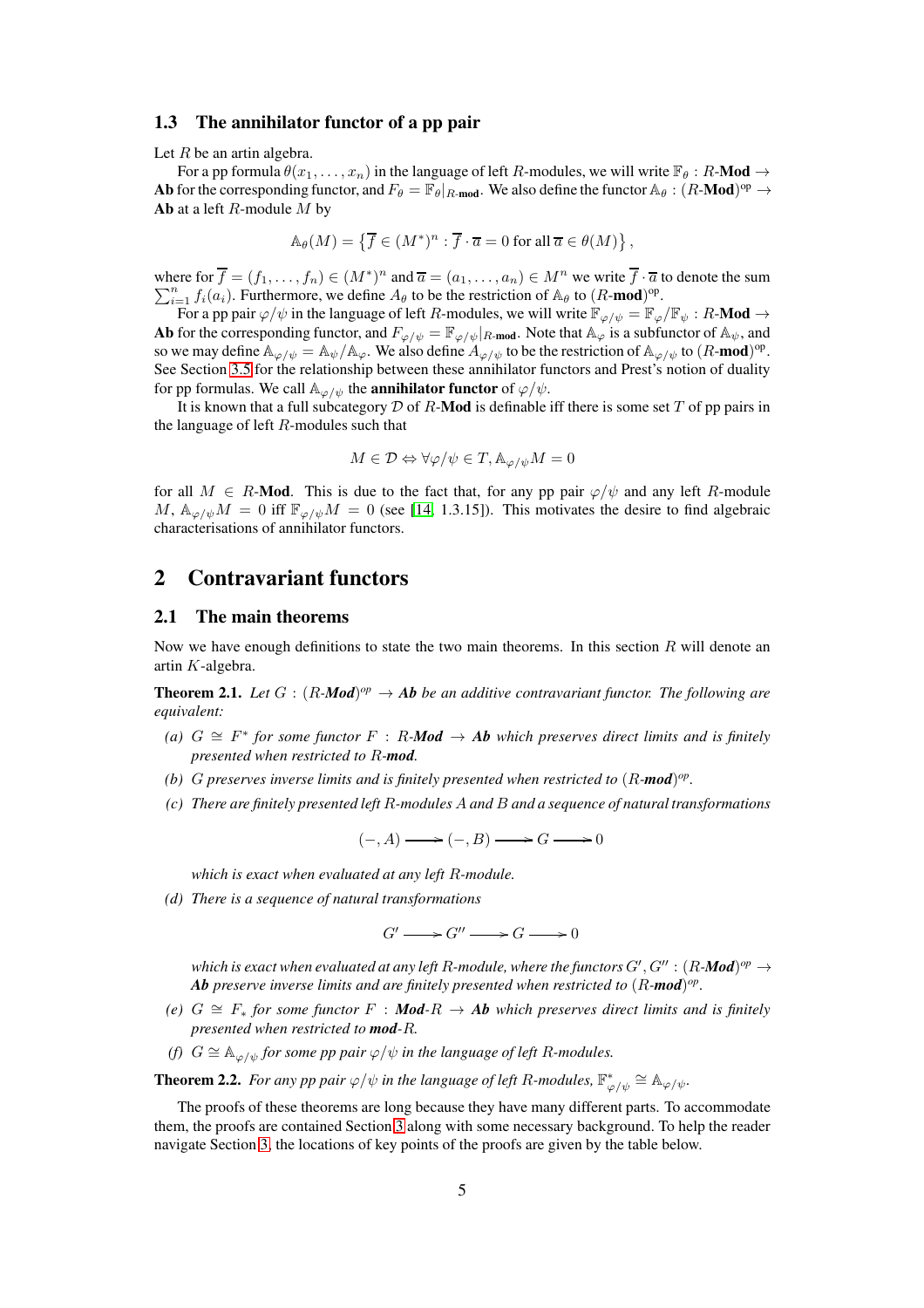| Key point                  | Location         |
|----------------------------|------------------|
| $(a)$ implies $(b)$        | Remark 3.23      |
| $(b)$ implies $(a)$        | Proposition 3.32 |
| $(c)$ implies $(d)$        | Proposition 3.32 |
| $(d)$ implies $(b)$        | Remark 3.40      |
| $(c)$ implies $(e)$        | Remark 3.41      |
| $(e)$ implies $(c)$        | Remark 3.41      |
| (e) is equivalent to $(f)$ | Remark 3.42      |
| Theorem 2.2                | Corollary 3.45   |

## <span id="page-6-0"></span>2.2 Examples of contravariant functors with definable kernels

Let  $D$  be a definable subcategory of  $R$ -Mod. Then

$$
\mathcal{D} = \{ M \in R \text{-Mod} : FM = 0 \text{ for all } F \in S \}
$$

where S is a set of functors  $R$ -**Mod**  $\rightarrow$  **Ab** each satisfying one of the equivalent conditions of Theorem [1](#page-2-1).1. Then, for each  $F \in S$  and each left R-module  $M$ ,  $\overrightarrow{F}^*(M) = 0$  iff  $(\overrightarrow{F}M)^* = 0$  iff  $\overrightarrow{F}M = 0$  iff  $M \in \mathcal{D}$ . Therefore, we can express D as the kernel of a set of contravariant functors  $(R\text{-Mod})^{\text{op}} \to \text{Ab}$ , each of which satisfies one of the equivalent conditions listed in Theorem [2](#page-5-4).1. (Of course, the kernel of a family of functors  $(R\text{-}\mathbf{Mod})^{\text{op}} \to \mathbf{Ab}$  is, strictly speaking, a subcategory of  $(R\text{-}\textbf{Mod})^{\text{op}}$ , but here we refer to the corresponding subcategory of  $R\text{-}\textbf{Mod}$ .) Conversely, let  $G: (R\text{-Mod})^{\text{op}} \to \text{Ab}$  be a functor satisfying any of the equivalent conditions in Theorem [2](#page-5-4).1. Then  $G \cong F^*$  for some functor F which satisfies any of the equivalent conditions in Theorem [1](#page-2-1).1. For any left R-module M,  $GM = 0$  iff  $FM = 0$ . Therefore the kernel of G is definable. The family of definable subcategories of R-**Mod** is closed under intersection, so the kernel of any family of such functors  $(R\text{-}\text{Mod})^{\text{op}} \to \text{Ab}$  is definable.

**Example 2.3.** The most basic example is that of a hom-functor  $(-, A) : (R\text{-Mod})^{\text{op}} \to \text{Ab}$  for  $A \in R$ -mod. Of course it satisfies the equivalent conditions in Theorem [2](#page-5-4).1, and so has a definable kernel, but this is also seen by using the hom-tensor duality (see Lemma [1](#page-4-0).4) to obtain the natural isomorphisms

$$
(-, A) \cong (-, A^{**}) \cong (A^* \otimes -)^*,
$$

so  $(-, A)$  has a definable kernel because  $A^* \otimes -$  does (it satisfies one of the equivalent conditions in Theorem [1](#page-2-1).1 by [\[6,](#page-20-6) 6.1]).

**Example 2.4.** In this example it is shown that for any finitely presented left R-module A,  $Ext<sup>n</sup>(-, A)$ :  $(R\text{-Mod})^{\text{op}} \to \text{Ab}$  satisfies the equivalent conditions in Theorem [2](#page-5-4).1 for all  $n > 0$ .

There is an exact sequence

$$
0 \longrightarrow L \longrightarrow P \longrightarrow A^* \longrightarrow 0
$$

where P is a finitely generated projective right R-module and  $L \in \text{mod-}R$ . Therefore there is an exact sequence

 $0 \longrightarrow A \longrightarrow P^* \longrightarrow L^* \longrightarrow 0.$ 

Note that  $P^*$  is injective in R-**Mod** since  $(-, P^*) \cong (P, (-)^*) : (R\text{-Mod})^{\text{op}} \to \text{Ab}$  is exact because  $P$  is projective in **Mod-R**. This induces a sequence of natural transformations

$$
0 \longrightarrow (-, A) \longrightarrow (-, P^*) \longrightarrow (-, L^*)
$$
  
\n
$$
Ext^1(-, A) \longrightarrow Ext^1(-, P^*)(=0) \longrightarrow Ext^1(-, L^*)
$$
  
\n
$$
Ext^2(-, A) \longrightarrow Ext^2(-, P^*)(=0) \longrightarrow \dots
$$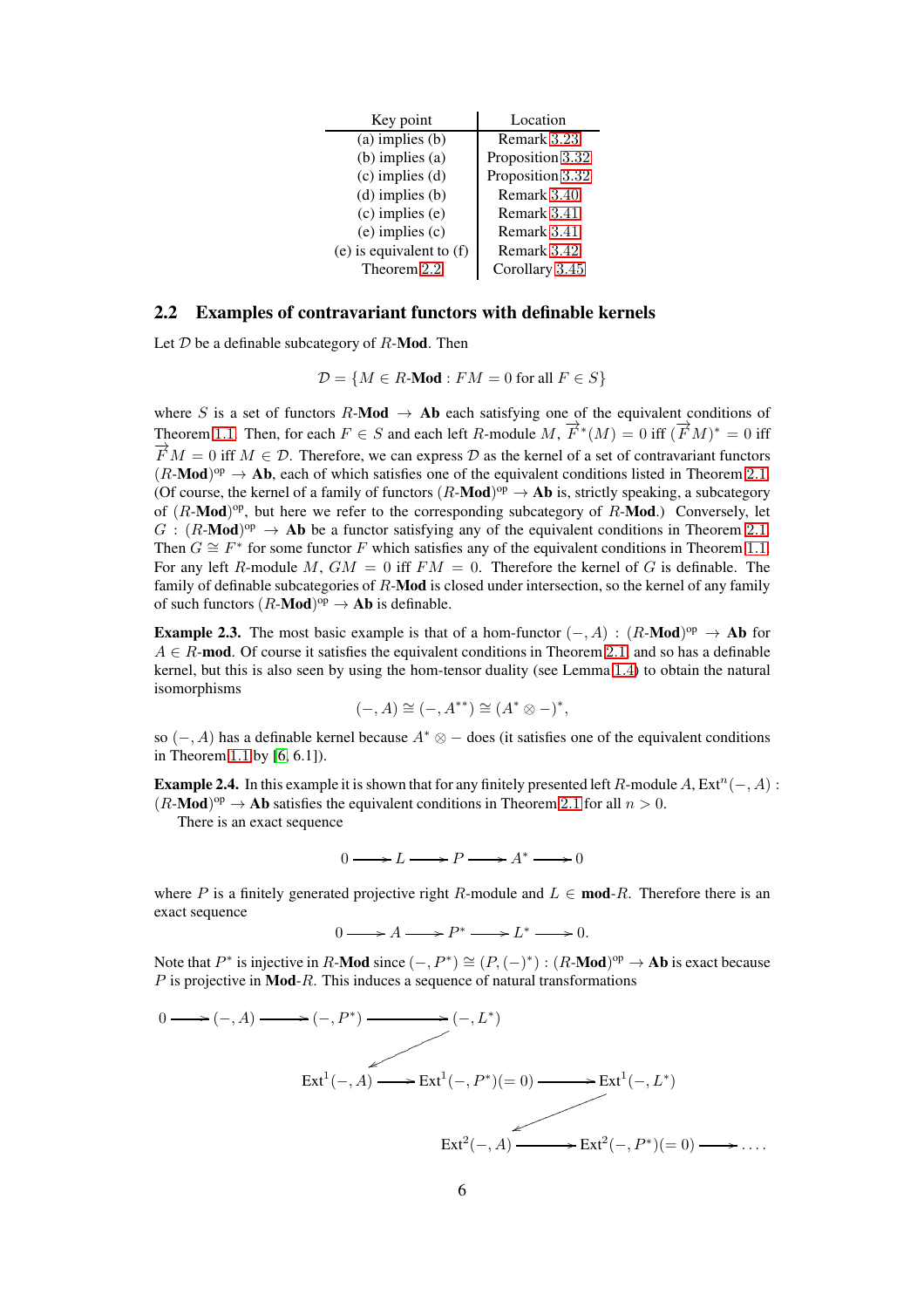which is exact when evaluated at any left R-module.

Therefore,  $Ext^1(-, A) : (R-Mod)^{op} \to Ab$  satisfies condition (c) in Theorem [2](#page-5-4).1. Also, for any  $n > 0$ ,  $\text{Ext}^{n+1}(-, A) \cong \text{Ext}^{n}(-, L^{*}).$ 

Since  $L^*$  is also a finitely presented left R-module, it follows by induction that for any  $n > 0$ ,  $Ext<sup>n</sup>(-, A) : (R-Mod)<sup>op</sup> \to Ab$  satisfies condition (c) in Theorem [2](#page-5-4).1.

**Example 2.5.** For any morphism  $(f : A \rightarrow B) \in R$ -mod, let  $G_f : (R\text{-Mod})^{\text{op}} \rightarrow Ab$  be the functor defined by the exactness of the sequence

$$
(-, A) \xrightarrow{(-, f)} (-, B) \longrightarrow G_f \longrightarrow 0
$$

when evaluated at any left R-module. For any left R-module M,  $G_fM = 0$  iff M is projective over  $f$ .

Since  $G_f$  satisfies one of the equivalent conditions listed in Theorem [2](#page-5-4).1, its kernel, gives a definable subcategory of R-Mod.

Furthermore, the subcategory  $D$  of R-**Mod** which consists of the left R-modules which are projective over every epimorphism in R-mod is a definable subcategory of R-Mod, since  $\mathcal{D} =$  ${M \in R\text{-Mod}: G_fM = 0 \text{ for all epimorphisms } f \in R\text{-mod}\}.$  However, this is not a new definable subcategory: It is the category of flat left R-modules, which is known to be definable because R is right coherent (see [\[14,](#page-20-0) 3.4.24]). To see that  $D$  is the category of flat modules, note that it contains all flat modules since it contains all projective modules and is closed under direct limits. By Lemma [1](#page-4-0).4, for any left R-module  $M \in \mathcal{D}$ ,  $(M, -) : R$ -mod  $\rightarrow$  Ab is exact, which implies that  $(- \otimes M)^* \cong (M, (-)^*) : (R\text{-mod})^{\text{op}} \to \text{Ab}$  is exact and therefore  $-\otimes M : R\text{-mod} \to \text{Ab}$  is exact. Therefore  $Tor_1(-, M)|_{mod R} = 0$ , which is to say that M is flat.

## <span id="page-7-0"></span>2.3 Example: The contravariant projectively stable hom-functor

The Auslander-Reiten duality is an important tool in the representation theory of artin algebras, and is used to prove the existence of almost split sequences (see, for example, [\[3,](#page-20-7) IV.3]). Sometimes it is only given for finitely presented modules (i.e. the way it is presented at [\[3,](#page-20-7) IV.2.13]), but one can show that it holds when one variable is not necessarily finitely presented (i.e. as given by Krause in  $[12]$ ). Let R be an artin algebra throughout this section. As a longer example, we will use Theorem [2](#page-5-4).1 to show how one can extend the Auslander-Reiten duality for finitely presented R-modules so that it holds with an arbitrarily large module in one variable.

For a left R-module M, let  $M^t = \text{Hom}_R(M, R)$ , which is a right R-module with  $(fr)(x)$  =  $f(x)r$  for all  $f \in M^t$ ,  $x \in M$  and  $r \in R$ . For each  $N \in R$ -**Mod**, we have a functor  $(-)^t \otimes N$ :  $(R\text{-}\mathbf{Mod})^{\text{op}} \to \mathbf{Ab}.$ 

<span id="page-7-1"></span>**Proposition 2.6.** *If*  $N$  *is a finitely presented left R-module, then the functor*  $(-)^t \otimes N : (R\text{-}\textit{Mod})^{op} \to$ *Ab preserves inverse limits and is finitely presented when restricted to* (R*-mod*) *op .*

*Proof.* Find positive integers m and n and a right exact sequence  $R^m \to R^n \to N \to 0$ . Then we have a sequence of natural transformations  $(-)^t \otimes R^m \to (-)^t \otimes R^n \to (-)^t \otimes N \to 0$  which is exact when evaluated at any left R-module. Therefore, by Theorem [2](#page-5-4).1, we need only prove that  $(-)^t$  ⊗ R satisfies these criteria, and indeed it does since  $(-)^t$  ⊗ R  $\cong (-, R)$ .  $\Box$ 

**Definition 2.7.** For left R-modules M and N, write  $\underline{\text{Hom}}_R(M, N) = (M, N)/P(M, N)$ , where  $P(M, N)$  denotes the group of maps  $M \to N$  which factor through a projective left R-module.

<span id="page-7-2"></span>**Theorem 2.8.** For any finitely presented left R-module N, the functor  $\underline{Hom}_R(-, N) : (R\text{-}\textit{Mod})^{op} \to$ *Ab preserves inverse limits and is finitely presented when restricted to* (R*-mod*) *op .*

*Proof.* By the same proof as that of [\[3,](#page-20-7) IV.2.12], there is a sequence of natural transformations

 $(-)^t \otimes N \longrightarrow (-, N) \longrightarrow \underline{\text{Hom}}_R(-, N) \longrightarrow 0$ 

which is exact when evaluated at any left R-module. By Theorem [2](#page-7-1).1(d) and Proposition 2.6, this finishes the proof.  $\Box$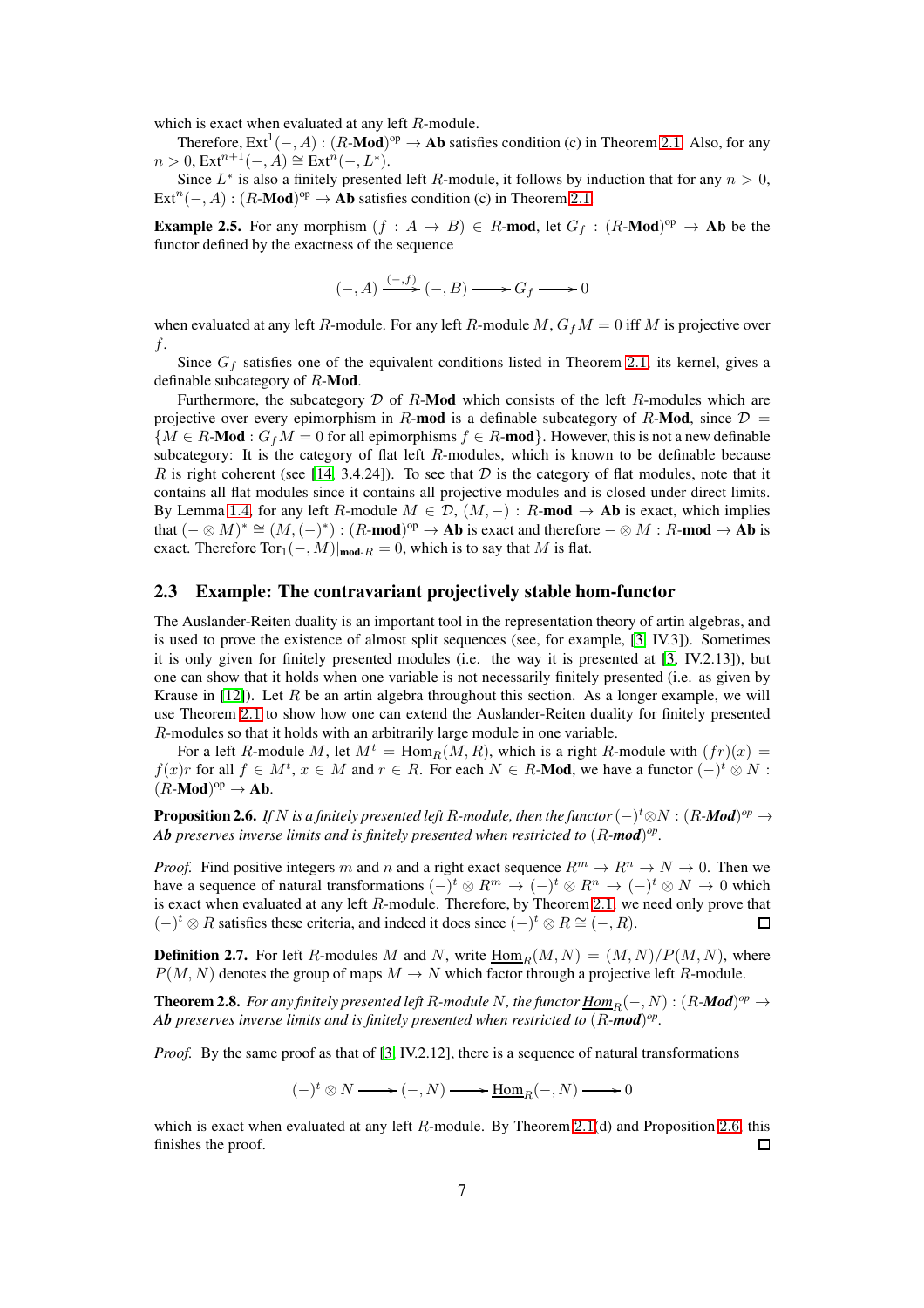Corollary 2.9 (See [\[12\]](#page-20-8) for an alternative proof.). *Let* N *be a finitely presented left* R*-module. For any left* R*-module* M *there is an isomorphism*

$$
\operatorname{Ext}^1(N,M)^* \cong \underline{\operatorname{Hom}}_R(M,\tau N)
$$

*which is natural in* M *and* N*, where* τ *is the Auslander-Reiten translation.*

*Proof.* This proof relies on a fact from Section [3,](#page-8-0) so the reader may wish to return to it later. By the Auslander-Reiten formula [\[3,](#page-20-7) IV.2.13], there is such a natural isomorphism for  $M \in R$ -mod. However, both  $Ext^1(N, -)^*$  and  $\underline{Hom}_R(-, \tau N)$  preserve inverse limits (by [\[7,](#page-20-9) Corollary of Theorem 1] and Theorem [2](#page-7-2).8), so by Theorem 3.[31](#page-13-1) they are, up to isomorphism, the same functor  $(R\text{-}\mathbf{Mod})^{\text{op}} \to \mathbf{Ab}.$  $\Box$ 

# <span id="page-8-0"></span>3 Background and proof of the main theorems

The main results are proven by a number of steps which require some background knowledge. We will go through the background in this section, and build up to proving the theorems. Throughout, let  $R$  denote an artin algebra.

## <span id="page-8-1"></span>3.1 Finitely presented objects and locally finitely presented categories

This section is just background on finitely presented objects and finitely presented functors.

An object  $c \in C$  in an category C is said to be **finitely presented** if  $C(c, -) : C \to$  Ab preserves direct limits. Note that this does agree with the usual notions of finitely presented module and finitely presented functor, as stated in Theorem [3](#page-8-2).2, Corollary [3](#page-8-3).3, and Corollary [3](#page-8-4).4.

**Definition 3.1.** [\[8\]](#page-20-10) We say that an additive category C is **locally finitely presented** if it has direct limits, every object of C is the direct limit of a direct system of finitely presented objects, and  $C<sup>f</sup>P$ , the full subcategory of finitely presented objects in  $C$ , is skeletally small. (Note that we do not insist that  $C$  is complete or cocomplete, so this is weaker than the notion of "locally finitely presented" in  $[1]$ .)

For any small pre-additive category A, we write A-Mod for the category of all additive functors  $A \rightarrow Ab$ , and we define A-mod =  $(A\text{-Mod})^{\text{fp}}$ . We write Mod- $A = A^{\text{op}}$ -Mod and mod- $A =$  $A^{\rm op}$ -mod.

<span id="page-8-2"></span>Theorem 3.2. *[\[8,](#page-20-10) Section 1.2] Suppose* A *is a small additive category. Then* A*-Mod is locally finitely presented, and* A*-mod consists of those functors* F *which appear in an exact sequence of the form*  $A(a, -) \rightarrow A(b, -) \rightarrow F \rightarrow 0$  *for some*  $a, b \in A$ *.* 

<span id="page-8-3"></span>Corollary 3.3. *If* A *is any small pre-additive category then* A*-Mod is locally finitely presented, and* A-*mod* consists of those functors  $\overline{F}$  which appear in an exact sequence of the form  $\bigoplus_{i=1}^{m} A(a_i, -) \to \bigoplus_{i=1}^{n} A(b_i, -) \to F \to 0$  for positive integers  $m$  and  $n$  and objects  $a_1, \ldots, a_m, b_1, \ldots, b_n \in A$ .  $\bigoplus_{j=1}^n A(b_j, -) \to F \to 0$  *for positive integers* m *and* n *and objects*  $a_1, \ldots, a_m, b_1, \ldots, b_n \in A$ .

*Proof.* One can construct a small additive category  $A^+$  which is freely generated by A: its objects are finite strings of objects from  $A$  and its morphisms are matrices consisting of morphisms of  $A$ . The inclusion functor  $A \to A^+$  induces an equivalence  $A^+$ -**Mod**  $\to A$ -**Mod**. Therefore A-**Mod** is locally finitely presented and the finitely presented objects can therefore be found by applying this equivalence to those in  $A^+$ -Mod, hence the stated characterisation.  $\Box$ 

<span id="page-8-4"></span>Corollary 3.4. *If* A *is a ring then* A*-Mod is locally finitely presented, and* A*-mod consists of those modules* M which appear in an exact sequence of the form  $A^m \to A^n \to M \to 0$  where m and n *are positive integers.*

Theorem 3.5. *[\[6,](#page-20-6) 2.1] Let* A *be an abelian category and let* P *be a full additive subcategory of* A *consisting only of projective objects. Let* P ′ *be the full subcategory of* A *consisting of all objects*  $a \in A$  *for which there is an exact sequence*  $p \to q \to a \to 0$  *with*  $p, q \in P$ *. Then the following hold.* 

*(a)* P ′ *is closed under extensions.*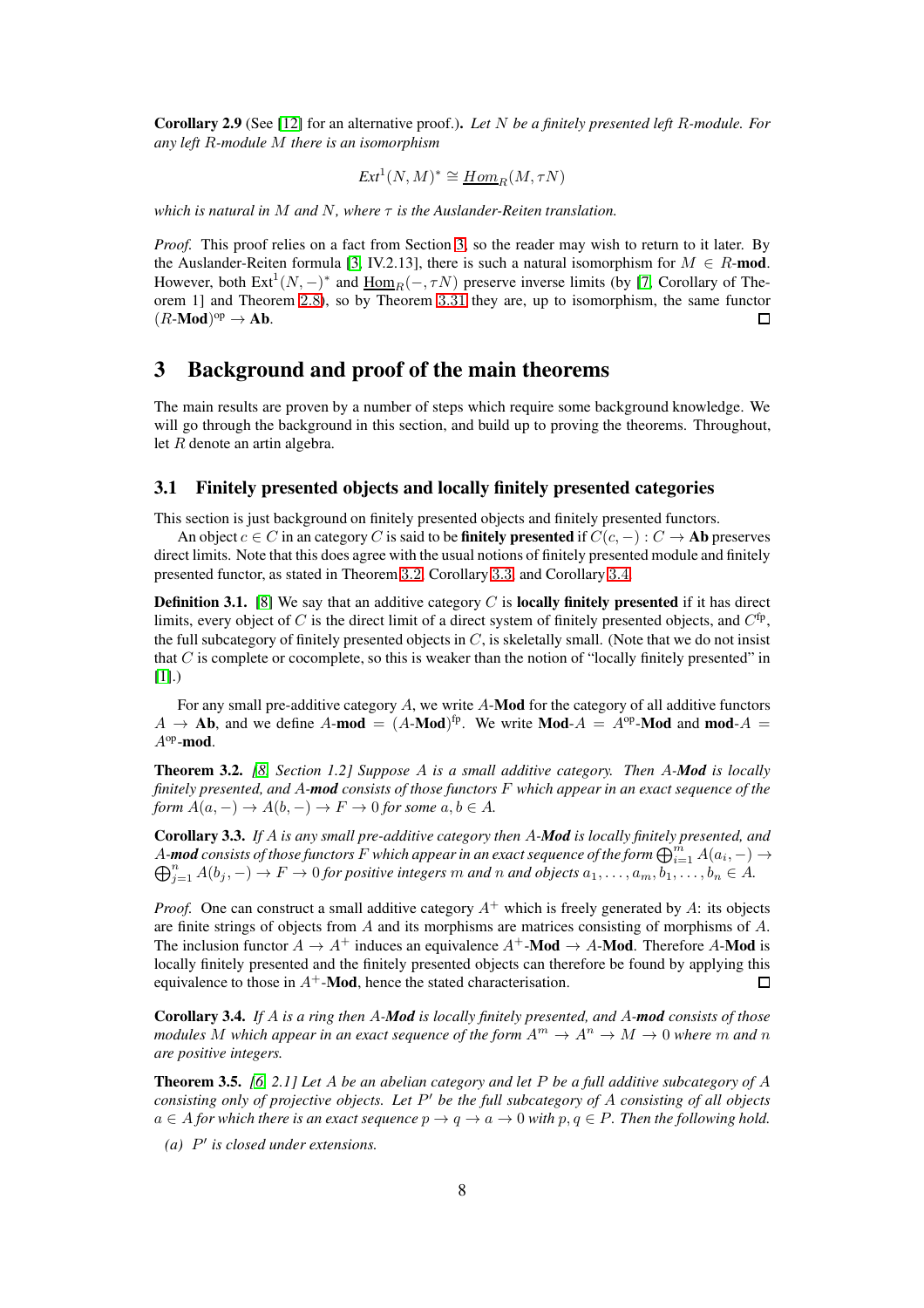- *(b)* P ′ *is closed under cokernels.*
- *(c)* If P has the additional property that, for any morphism  $(q \rightarrow r) \in P$  there is an exact *sequence*  $(p \to q \to r) \in A$  *with*  $p \in P$ *, then*  $P'$  *is closed under kernels.*

**Definition 3.6.** Let A be a pre-additive category. A weak cokernel of a morphism  $(f : a \rightarrow b) \in A$ is a morphism  $(q : b \to c) \in A$  such that, for every object  $x \in A$  the sequence

$$
A(c,x) \xrightarrow{A(g,x)} A(b,x) \xrightarrow{A(f,x)} A(a,x)
$$

is exact. If every morphism in  $A$  has a weak cokernel then we say that  $A$  has weak cokernels or is with weak cokernels.

<span id="page-9-4"></span>Corollary 3.7. *For any small additive category* A *with weak cokernels,* A*-mod is an abelian subcategory of* A*-Mod.*

<span id="page-9-2"></span>Corollary 3.8. *For any small pre-additive category* A*,* (A*-mod*)*-mod is an abelian subcategory of* (A*-mod*)*-Mod.*

<span id="page-9-0"></span>Corollary 3.9. *For any left coherent ring* R*,* R*-mod is an abelian subcategory of* R*-Mod, and hence mod-*(R*-mod*) *is an abelian subcategory of Mod-*(R*-mod*)*.*

*Remark* 3.10*.* In particular, Corollary [3](#page-9-0).9 applies to artin algebras, since all artin algebras are coherent.

<span id="page-9-1"></span>Lemma 3.11. *Let* C *be a locally finitely presented additive category. Then the following hold.*

- (a) If  $\alpha$  :  $F \to F'$  is a natural transformation between additive functors  $F, F' : C \to A$ **b** *which preserve direct limits such that for all*  $c \in C^{fp}$  *the morphism*  $\alpha_c : Fc \to F'c$  *is a monomorphism (respectively, an epimorphism) then for any*  $d \in C$  *the morphism*  $\alpha_d : F d \rightarrow$ F ′d *is a monomorphism (respectively, an epimorphism).*
- *(b)* If  $\beta$  :  $G \to G'$  is a natural transformation between additive functors  $G, G' : C^{op} \to A\mathbf{b}$ *which preserve inverse limits such that for all*  $c \in C^{fp}$  *the morphism*  $\beta_c : Gc \to G'c$  *has the property of being either a monomorphism (respectively, an isomorphism) then for any*  $d \in C$ *the morphism*  $\alpha_d : Fd \to F'd$  *is monomorphism* (respectively, an isomorphism).

*Proof.* This follows directly from the fact that every object of C is a direct limit of finitely presented objects and the fact that direct limits are exact and inverse limits are left exact and preserve isomorphisms (the same would hold if Ab was replaced by any abelian category with exact direct limits). П

<span id="page-9-3"></span>**Lemma 3.12.** Let  $F : C \to D$  be an additive functor from a locally finitely presented additive *category* C *to an additive category* D *which has direct limits, and suppose* F *preserves direct limits* and sends finitely presented objects to finitely presented objects. If  $F|_{C^{/\!p}}:C^{/\!\!/p}\to D$  is (fully) faithful *then*  $F: C \to D$  *is (fully) faithful.* 

*Proof.* Consider, for objects  $a, b \in C$ , the homomorphism

$$
F_{ab}: C(a,b) \to D(Fa,Fb): f \mapsto Ff.
$$

It is natural in a and b, and when a is finitely presented, the functors  $C(a, -)$ ,  $D(Fa, F-)$ :  $C \rightarrow$  Ab preserve direct limits since  $D(Fa, F-)$  is the composition of functors

$$
C \xrightarrow{F} D \xrightarrow{D(Fa,-)} \mathbf{Ab},
$$

both of which preserve direct limits. Therefore, since, when  $a$  and  $b$  are finitely presented the map  $F_{ab}$  is a monomorphism, it follows that  $F_{ab}$  is a monomorphism if a is finitely presented by Lemma 3.[11](#page-9-1).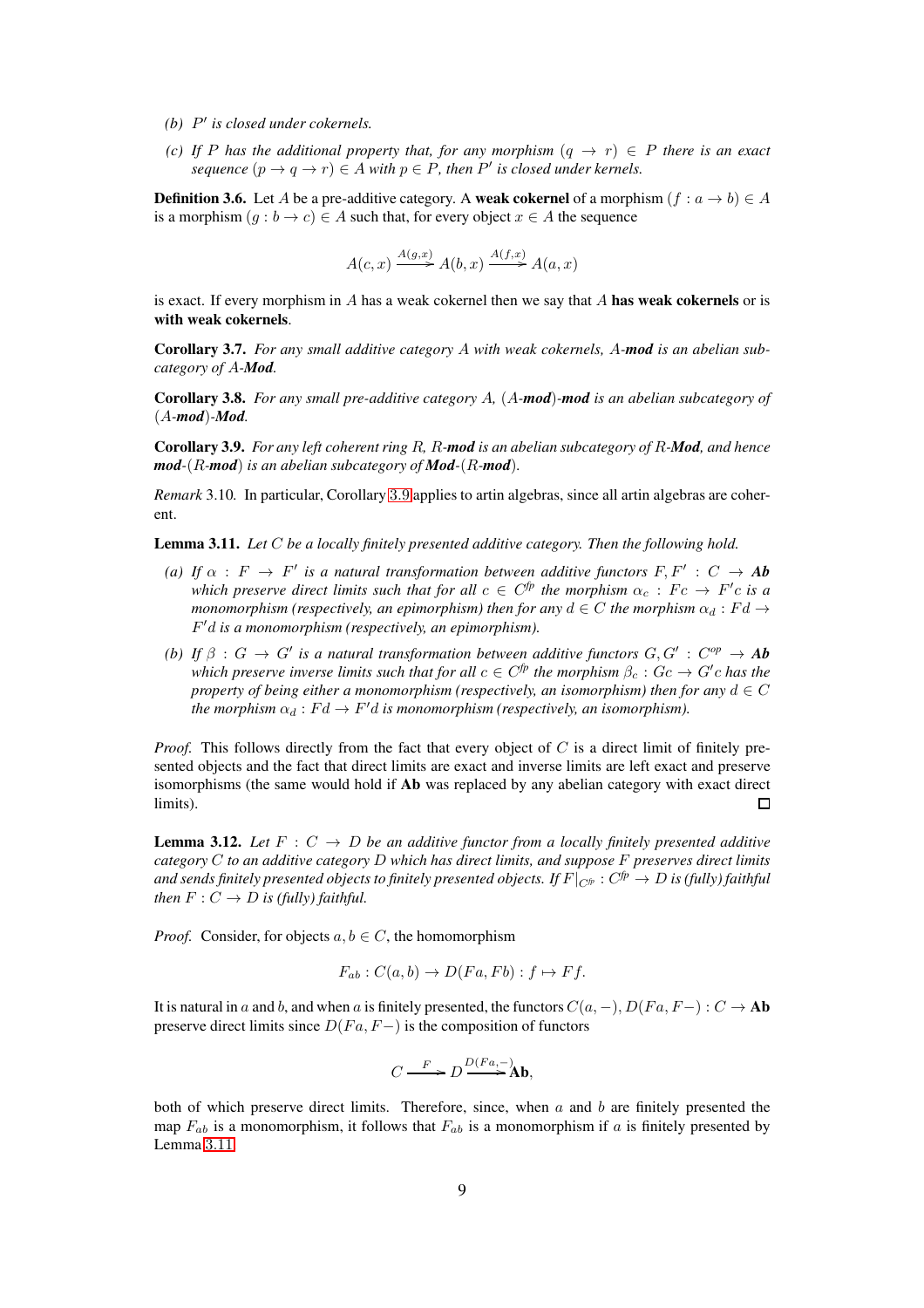We have just shown that, for any object  $b \in C$ , the morphism  $F_{ab}$  is a monomorphism when a is finitely presented. The functors  $C(-, b)$ ,  $D(F-, Fb)$  :  $C^{op} \to$  Ab preserve inverse limits, since  $D(F-, Fb)$  is the composition

$$
C^{\rm op} \xrightarrow{F^{\rm op}} D^{\rm op} \xrightarrow{D(-, Fb)} \mathbf{Ab}
$$

of functors which preserve inverse limits.

It follows that  $F_{ab}$  is a monomorphism for any objects  $a, b \in C$  by Lemma 3.[11](#page-9-1).

One can replace "monomorphism" by "isomorphism" throughout the proof.

<span id="page-10-1"></span>**Definition 3.13.** Let C be a locally finitely presented functor and let  $F : C^{fp} \to A\mathbf{b}$  be an additive functor. We define the functor  $\overrightarrow{F}$  :  $C \rightarrow$  Ab by  $\overrightarrow{F}$  c =  $C(-, c)|_{C^{fpp}} \otimes_{C^{fp}} F$ .

**Lemma 3.14.** Let C be a locally finitely presented category and let  $F : C^{fp} \to Ab$  be an additive *functor. There is an isomorphism*  $\overrightarrow{F}|_{C/F} \cong F$  *which is natural in* F *and*  $\overrightarrow{F}$  *preserves direct limits.* 

*Proof.* The first statement follows directly from the definition and Lemma [1](#page-4-1).8. That  $\overrightarrow{F}$  preserves direct limits is due to the fact that it is the composition of functors

$$
C \xrightarrow{\Phi} \textbf{Mod-}C^{\text{fp}} \xrightarrow{\phantom{con} \text{mod } C^{\text{fp}} \textbf{Mod}} \textbf{Ab},
$$

both of which preserve direct limits, where  $\Phi$  sends  $c \in C$  to  $C(-, c)|_{C^{\text{fpop}}}$ .

<span id="page-10-0"></span>**Lemma 3.15.** Let C be a locally finitely presented category and let  $F : C \to Ab$  be an additive *functor which preserves direct limits. For any*  $c \in C$ *, there is an isomorphism* 

$$
\overrightarrow{F|_{C'^\!p}}c \to Fc
$$

*which is natural in* F *and* c*.*

*Proof.* For any  $d \in C^{fp}$ , there is a morphism  $C(d, c) \otimes_{\mathbb{Z}} Fd \to Fc : f \otimes x \mapsto (Fd)x$ . By the universal property of tensor products, these assemble into a morphism  $C(-, c)|_{C<sup>f</sup>(p)} \otimes_{C<sup>f</sup>} F|_{C<sup>f</sup>(p)} \rightarrow$ Fc which is natural in F and c. By the proof of Lemma [1](#page-4-0).4, this is an isomorphism when c is finitely presented. Since F preserves direct limits, it follows from Lemma 3.[11](#page-9-1) that this natural transformation is an isomorphism for any  $c \in C$ . П

<span id="page-10-2"></span>**Theorem 3.16.** Let C be a locally finitely presented category and let  $F : C^{fp} \to Ab$  be an additive *functor. Then*  $\overrightarrow{F}$  :  $C \rightarrow A$ *b is the unique additive functor which preserves direct limits and*  $\overrightarrow{F}|_{C/p} \cong$ F*.*

*Proof.* Suppose  $F' : C \to \text{Ab}$  is any other such functor. Then since  $F'$  preserves direct limits, by Lemma 3.[15](#page-10-0) there are isomorphisms

$$
F' \cong \overrightarrow{F'|_{C^{\text{fp}}}} \cong \overrightarrow{F},
$$

as required.

<span id="page-10-3"></span>Lemma 3.17. *Let* C *be a locally finitely presented category. If*

 $F' \longrightarrow F \longrightarrow F''$ 

*is an exact sequence in* C *fp -Mod then the induced sequence*

$$
\overrightarrow{F} \longrightarrow \overrightarrow{F} \longrightarrow \overrightarrow{F''}
$$

*is exact when evaluated at any object of* C

*Proof.* This follows directly from the Definition 3.[13](#page-10-1) and the fact that, for any object  $c \in C$ , the functor  $C(-, c)|_{C^{\text{fpop}}} \in \textbf{Mod-}C^{\text{fp}}$  is flat [\[8,](#page-20-10) Section 1.4].  $\Box$ 

 $\Box$ 

 $\Box$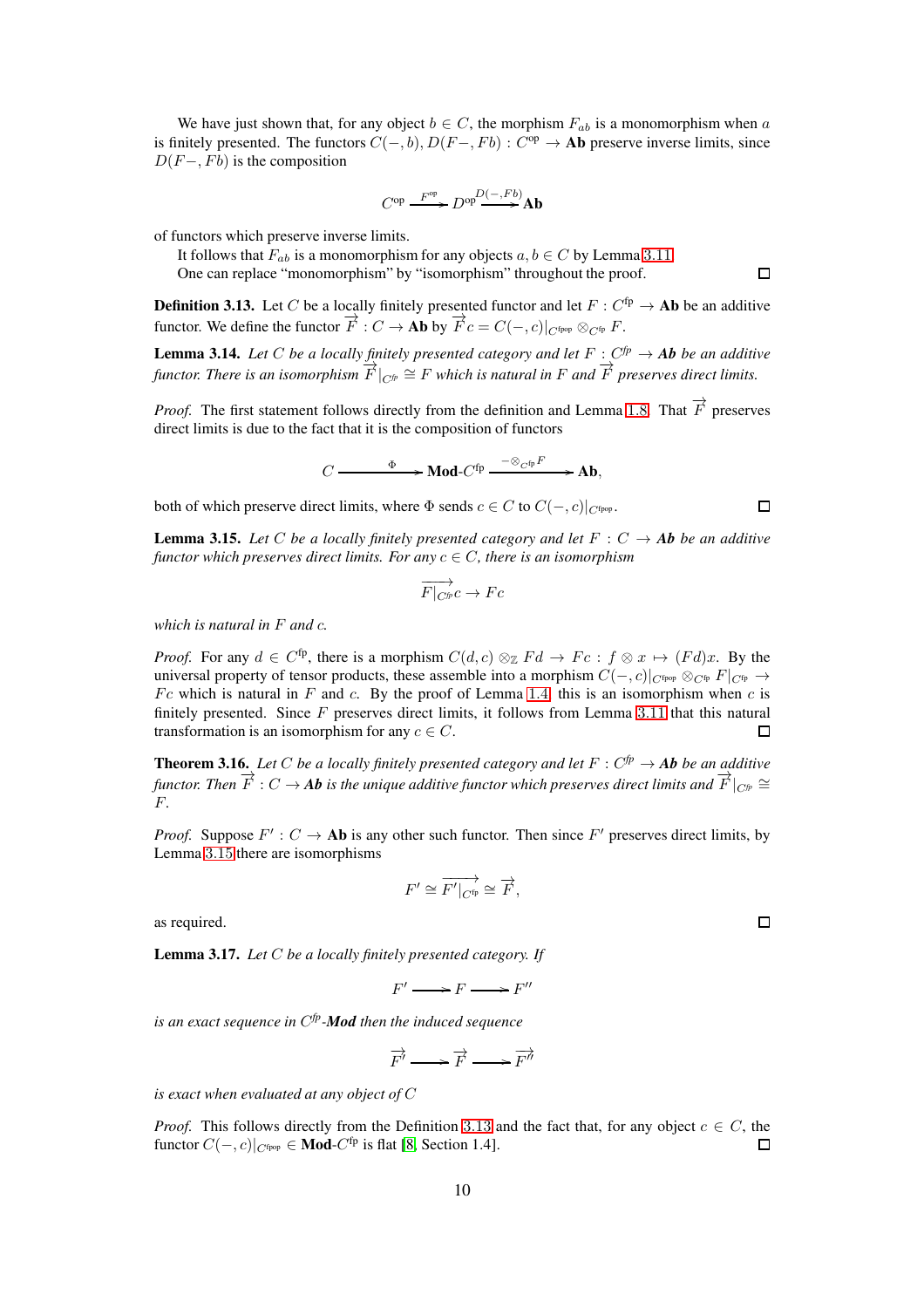#### <span id="page-11-0"></span>3.2 Dualising a covariant representable functor

<span id="page-11-3"></span>*Remark* 3.18. The functor  $(-)^*$ :  $(K$ -**Mod**)<sup>op</sup>  $\rightarrow$  K-**Mod** preserves and reflects inverse limits. This can be seen by the fact that it is monadic (see Remark [1](#page-4-2).5), and all monadic functors preserve and reflect all limits (see [\[13,](#page-20-4) VI.2, Exercises] for this). In particular, this implies that a functor  $F: R$ -Mod  $\rightarrow$  Ab preserves direct limits iff its dual  $F^*: (R$ -Mod)<sup>op</sup>  $\rightarrow$  Ab preserves inverse limits.

<span id="page-11-7"></span>Lemma 3.19. *[\[9,](#page-20-12) 3.2.11] Let* M *and* N *be a left* R*-modules. There is a linear isomorphism*

$$
\sigma_{MN}: M^* \otimes N \to (N, M)^*
$$

*such that*  $\sigma_{MN}(f \otimes n)(g) = f(g(n))$  *for all*  $f \in M^*$  *and*  $n \in N$ *, which is natural in* M *and* N. *Also,*  $\sigma_{MN}$  *is an isomorphism when* N *is finitely presented.* 

<span id="page-11-4"></span>**Corollary 3.20.** For any finitely presented left R-module N,  $(N, -)^* \cong (-)^* \otimes N$  as functors  $(R$ *-Mod)<sup>op</sup>*  $\rightarrow$  *Ab*.

<span id="page-11-5"></span>**Corollary 3.21.** *If a left* R-module N *is finitely presented then the functor*  $(-)^* \otimes N : (R \text{-} \text{Mod})^{op} \rightarrow$ *Ab preserves inverse limits and is finitely presented when restricted to* (R*-mod*) *op .*

*Proof.* Since  $(-)^* \otimes N \cong (N, -)^*$ , it follows from Remark 3.[18](#page-11-3) that it preserves inverse limits. Therefore we need only show that it is finitely presented when restricted to  $(R\text{-mod})^{\text{op}}$ .

Choose a right exact sequence  $R^m \to R^n \to N \to 0$  where m and n are positive integers. Since  $\text{mod-}(R\text{-mod})$  is closed under cokernels by Corollary [3](#page-9-2).8, and by the fact that there is a right exact sequence  $(-)^* \otimes R^m \to (-)^* \otimes R^n \to (-)^* \otimes N \to 0$ , we need only show that  $(-)^* \otimes R$  is finitely presented. Indeed, for each  $M \in R$ -**Mod**, we have isomorphisms  $M^* \otimes R \cong M^* \cong (R, M^*) \cong$  $(M, R^*)$  which are natural in M by Lemma [1](#page-4-0).4, so  $(-)^* \otimes R \cong (-, R^*)$ , which is finitely presented since  $R^*$  is a finitely presented left  $R$ -module.  $\Box$ 

#### <span id="page-11-1"></span>3.3 Duality of finitely presented functors

We have the usual duality of finitely presented modules  $(-)^* : R$ -mod  $\simeq$  (mod- $R$ )<sup>op</sup>. This section looks at how it interacts with dualities of functors.

For any functor  $F : R$ -mod  $\rightarrow$  Ab, we define  $dF : \text{mod-}R \rightarrow$  Ab to be the functor given by

$$
(dF)M = (F, M \otimes -)
$$

for every  $M \in \text{mod-}R$ . Thus we have a functor  $d : ((R\text{-mod})\text{-}\text{Mod})^{\text{op}} \to (\text{mod-}R)\text{-}\text{Mod}$ . This is discussed in [\[14,](#page-20-0) 10.3]. In particular, if  $F : R$ -mod  $\rightarrow$  Ab is finitely presented, then so is dF. Furthermore, there is, for any  $F : R$ -mod  $\rightarrow$  Ab, a canonical natural transformation  $F \to d^2F$  which is an isomorphism when F is finitely presented. From this comes an equivalence  $((R\text{-}\mathbf{mod})\text{-}\mathbf{mod})^{\text{op}} \simeq (\mathbf{mod}\text{-}R)\text{-}\mathbf{mod}.$ 

<span id="page-11-6"></span>**Proposition 3.22.** If  $F : R$ - $mod \rightarrow Ab$  is finitely presented then its dual  $F^* : (R$ - $mod)^{op} \rightarrow Ab$  is *also finitely presented.*

*Proof.* Find a morphism  $f : A \rightarrow B$ , with A and B finitely presented, such that F is the cokernel of the induced map  $(f, -) : (B, -) \to (A, -)$ . Then  $F^*$  is the kernel of the induced map  $(f, -)^*$ :  $(A, -)^* \rightarrow (B, -)^*$ . But, by Corollary 3.[20](#page-11-4) and Corollary 3.[21](#page-11-5),  $(B, -)^*$  and  $(A, -)^*$  are finitely presented, and so, since  $(R$ -mod)-mod is closed under kernels by Corollary [3](#page-9-2).8,  $F^*$  is finitely presented. П

<span id="page-11-2"></span>*Remark* 3.23. Proposition 3.[22](#page-11-6) and Remark 3.[18](#page-11-3) prove the (a) implies (b) part of Theorem [2](#page-5-4).1.

<span id="page-11-8"></span>**Lemma 3.24.** *[\[6,](#page-20-6) 6.1] For any right* R-module N, the the functor  $N \otimes -$  : R-*mod*  $\rightarrow$  *Ab is finitely presented iff* N *is finitely presented.*

**Proposition 3.25.** *If*  $G : (R$ *-mod* $)^{op} \rightarrow Ab$  *is finitely presented then its dual*  $G^* : R$ *-mod*  $\rightarrow Ab$  *is also finitely presented.*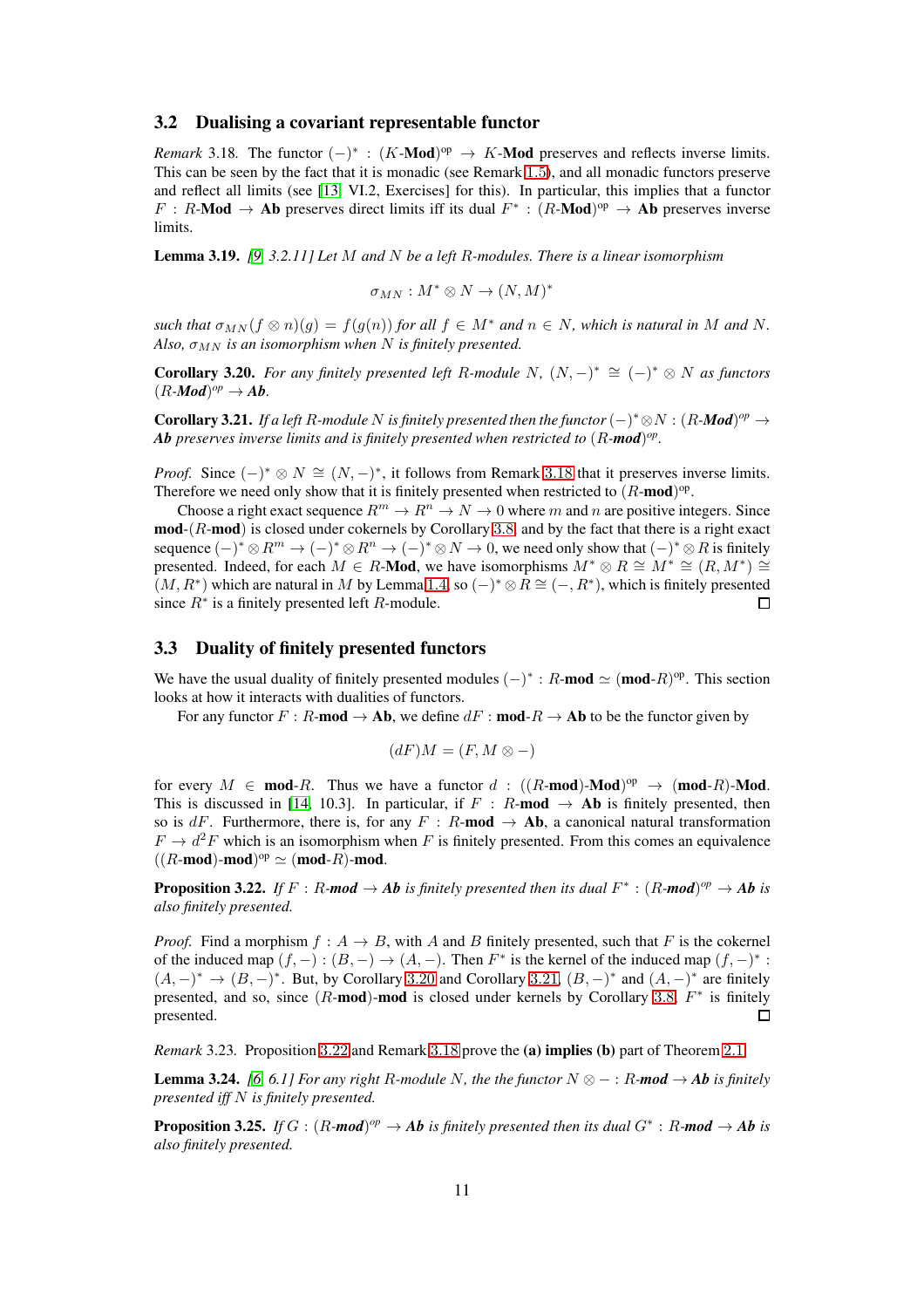*Proof.* Find a morphism  $f : A \rightarrow B$ , with A and B finitely presented, such that G is the cokernel of the induced map  $(-, f) : (-, A) \to (-, B)$ . Then  $G^*$  is the kernel of the induced map  $(-, f)^*$ :  $(-, B)^* \rightarrow (-, A)^*$ . But, by Lemma 3.[19](#page-11-7) and Lemma 3.[24](#page-11-8),  $(-, B)^* \cong B^* \otimes -$  and  $(-, A)^* \cong$  $A^* \otimes -$  are finitely presented, and so, since **mod**-(R-**mod**) is closed under kernels by Corollary [3](#page-9-0).9,  $G^*$  is finitely presented. П

<span id="page-12-1"></span>**Corollary 3.26.** For any finitely presented functor  $F : R$ -*mod*  $\rightarrow$  *Ab*, the canonical natural trans*formation*  $F \to F^{**}$  *is an isomorphism.* 

For any finitely presented  $G : (R\text{-mod})^{op} \to A\mathbf{b}$ , the canonical natural transformation  $G \to G^{**}$ *is an isomorphism.*

 $\mathbf{Therefore, there is an equivalence of categories } (-)^* : ((R\text{-}\mathbf{mod})\text{-}\mathbf{mod})^{op} \to \mathbf{mod} \text{-}(R\text{-}\mathbf{mod})$  with  $pseudo\text{-}inverse(-)^{*}: \text{mod-}(R\text{-}\text{mod}) \rightarrow ((R\text{-}\text{mod})\text{-}\text{mod})^{op}.$ 

*Proof.* Since F is finitely presented, for any finitely generated left R-module  $M$ ,  $FM$  is a finitely generated K-module, and hence  $FM \to (FM)^{**}$  is an isomorphism. The proof for G is similar. п

*Remark* 3.27. The proof that the operation d gives a duality of finitely presented functors (see [\[14,](#page-20-0) 10.31 for a proof) relies on the fact that the injectives in  $(R\text{-mod})\text{-mod}$  are precisely the functors of the form  $M \otimes -$  for a finitely presented right R-module M. This is true for any ring R, but it is easier to prove if  $R$  is an artin algebra since we can use Lemma [1](#page-4-0).4 and Corollary 3.[26](#page-12-1).

<span id="page-12-3"></span>**Proposition 3.28.** For any finitely presented functor  $F : R$ -*mod*  $\rightarrow$  *Ab*, there is an isomorphism  $F^* \cong (dF)_*$  *which is natural in F.* 

*Proof.* Note that, for any functors  $F : R$ -mod  $\rightarrow$  Ab and  $G : (R$ -mod)<sup>op</sup>  $\rightarrow$  Ab, there is an isomorphism  $(F, G^*) \cong (G, F^*)$  which is natural in F and G by Lemma [1](#page-4-3).9. It follows from this and Lemma 3.[19](#page-11-7) that there are isomorphisms

$$
(dF)_*(M) = (dF)(M^*) = (F, M^* \otimes -) \cong (F, (-, M)^*) \cong ((-, M), F^*) \cong F^*M
$$

which are natural in  $F$  and  $M$ .

#### <span id="page-12-0"></span>3.4 Extending contravariant functors along direct limits

Any functor R-**mod**  $\rightarrow$  Ab can be uniquely extended to a direct limit preserving functor R-Mod  $\rightarrow$ Ab by Theorem 3.[16](#page-10-2). Here we give a contravariant analogue of this result.

For any functor  $G : (R\text{-mod})^{\text{op}} \to \text{Ab}$ , write  $\overline{G} : (R\text{-Mod})^{\text{op}} \to \text{Ab}$  for the functor given by

$$
\overleftarrow{G}M = ((-,M),G)
$$

at any left R-module M (the representable  $(-, M)$  is to be read as a functor on  $(R\text{-mod})^{\text{op}}$ ). Also, for any natural transformation  $\alpha : G \to G'$  in **mod**-(R-**mod**), write  $\overleftarrow{\alpha} : \overleftarrow{G} \to \overrightarrow{G'}$  for the induced natural transformation. By the Yoneda lemma, there is, for any  $G \in \text{Mod-}(R\text{-mod})$ , an isomorphism  $\widehat{G}|_{(R\text{-mod})^{\text{op}}} \cong G$  which is natural in G.

<span id="page-12-2"></span>**Lemma 3.29.** For any additive functor  $G : (R$ - $mod)$ <sup>op</sup>  $\rightarrow$  *Ab*,  $\overleftarrow{G} : (R$ - $Mod)$ <sup>op</sup>  $\rightarrow$  *Ab* preserves *inverse limits.*

*Proof.* The Yoneda embedding  $Y : R$ -**Mod**  $\rightarrow ((R$ -**mod**)<sup>op</sup>, **Ab**) preserves direct limits. Therefore, the induced embedding  $Y^{op}$  :  $(R\text{-Mod})^{op} \rightarrow ((R\text{-mod})^{op}, Ab)^{op}$  preserves inverse limits. All representable functors preserve inverse limits. Therefore, since  $\overline{G}$  is the composition

$$
(R\text{-}\mathbf{Mod})^{\mathrm{op}}\xrightarrow{\phantom{op}}\phantom{H^{\mathrm{op}}}\left((R\text{-}\mathbf{mod})^{\mathrm{op}},\mathbf{Ab}\right)^{\mathrm{op}}\xrightarrow{\phantom{H^{\mathrm{op}}}}\mathbf{Ab},
$$

it does preserve inverse limits and, by the Yoneda lemma, it does restrict to G on  $(R\text{-mod})^{\text{op}}$ .  $\Box$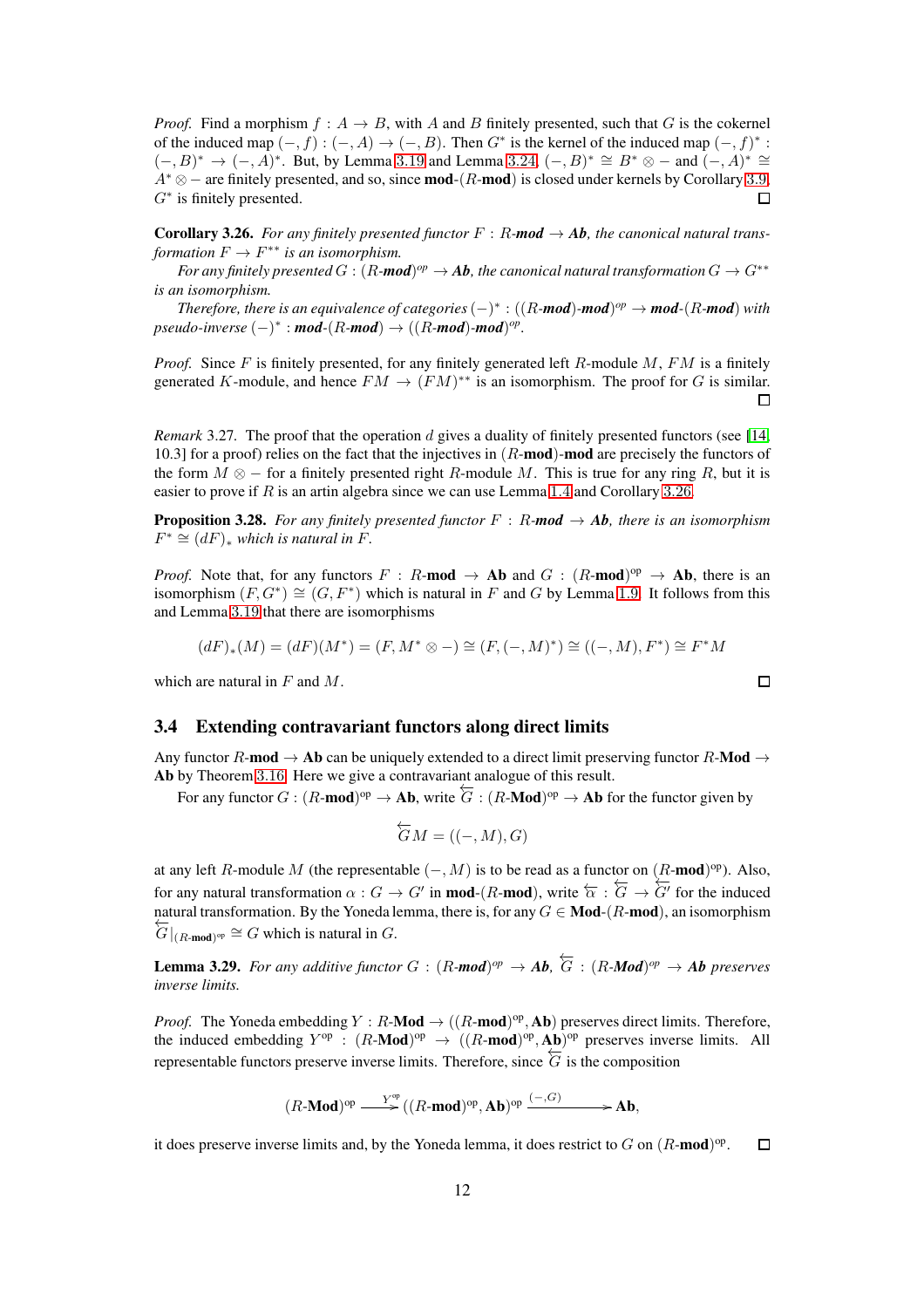<span id="page-13-2"></span>**Lemma 3.30.** For any functor  $G : (R \text{-} \textit{Mod})^{op} \to Ab$  which preserves inverse limits, and any left R*-module* M*, there is an isomorphism*

$$
GM\cong \overleftarrow{G|_{(R\textrm{-mod})^{op}}}M
$$

*which is natural in* G *and* M*.*

*Proof.* There is a homomorphism

$$
\theta_M: GM \to ((-,M),G|_{(R\text{-mod})^{\text{op}}})
$$

defined by sending an element  $x \in GM$  to the natural transformation  $\alpha_x : (-, M) \to G|_{(R\text{-mod})^{\text{op}}}$ which, at any  $L \in R$ -mod, has the component

$$
\alpha_{xL} : (L, M) \to GL : f \mapsto G(f)(x).
$$

The map  $\theta_M$  is natural in M, and, by the Yoneda lemma, it is an isomorphism when M is finitely presented. Therefore, we have a natural transformation  $\theta$  :  $G \rightarrow G|_{(R\text{-mod})^{\text{op}}}$  which is an isomorphism when evaluated at finitely presented left  $R$ -modules. However, every left  $R$ -module can be written as a direct limit (i.e. an inverse limit in  $(R\text{-Mod})^{\text{op}}$ ) of finitely presented left  $R$ -modules. Since both G and  $G|_{(R\text{-mod})^{\text{op}}}$  preserve inverse limits, it follows from Lemma 3.[11](#page-9-1) that  $\theta$  is an isomorphism.  $\Box$ 

<span id="page-13-1"></span>**Theorem 3.31.** Let  $G : (R$ -*mod* $)^{op}$   $\rightarrow$  *Ab be any additive functor. Then*  $\overleftarrow{G}$  *is the unique extension of* G to an additive functor  $(R \text{-} \textit{Mod})^{op} \rightarrow Ab$  which preserves inverse limits.

*Proof.* Lemma 3.[29](#page-12-2) shows that  $\overleftarrow{G}$  preserves inverse limits. We need only prove the uniqueness.

Let  $G': (R-\text{Mod})^{\text{op}} \to \text{Ab}$  be any other such functor. Since  $G'|_{(R-\text{mod})^{\text{op}}} \cong G$ , by Lemma 3.[30](#page-13-2), we have  $G' \cong \overleftarrow{G'|_{(R\text{-mod})^{\text{op}}}} \cong \overleftarrow{G}.$  $\Box$ 

<span id="page-13-0"></span>**Proposition 3.32.** Suppose that  $G : (R \text{-} \textit{Mod})^{op} \to Ab$  preserves inverse limits and is finitely pre*sented when restricted to*  $(R$ -*mod*)<sup>*op*</sup>. Then  $G \cong F^*$  for some functor  $F : R$ -*Mod*  $\rightarrow$  *Ab which preserves direct limits and is finitely presented when restricted to* R*-mod.*

*Proof.* Let  $F = \overrightarrow{G_0^*}$ , the extension of  $G_0^*$  to a functor  $R$ -**Mod**  $\rightarrow$  **Ab** which preserves direct limits, where  $G_0 = G|_{(R\text{-mod})^{\text{op}}}$ . Then  $F^*$  preserves inverse limits by Remark 3.[18](#page-11-3), and  $F^*|_{(R\text{-mod})^{\text{op}}}$  $(F|_{R\text{-mod}})^* \cong G_0^{**} \cong G_0$ , so by Theorem 3.[31](#page-13-1),  $F^* \cong G$ .  $\Box$ 

*Remark* 3.33*.* Proposition 3.[32](#page-13-0) shows that (b) implies (a) in Theorem [2](#page-5-4).1.

<span id="page-13-3"></span>Lemma 3.34. *For any finitely presented left* R*-module* A*, and any finitely presented right* R*-module*  $N$ , there is an isomorphism  $(N^*, A) \cong (A^*, N)$  which is natural in both  $N$  and  $A$ .

*Proof.* By repeated use of Lemma [1](#page-4-0).4 and the natural isomorphisms  $A \cong A^{**}$  and  $N \cong N^{**}$  (which are natural in  $A$  and  $N$  respectively),

$$
(N^*, A) \cong (N^*, A^{**}) \cong (A^*, N^{**}) \cong (A^*, N)
$$

which are natural in both A and N.

Alternatively, one can use the fact that, for any functor  $F : C \to D$ , the maps  $C(c, c') \to$  $D(Fc, Fc')$  are natural in both variables. Therefore, by applying this to the equivalence  $(-)^*$ :  $(R$ -mod)<sup>op</sup> → mod-R and using the isomorphism  $N \cong N^{**}$  (natural in N) we obtain isomorphisms

$$
(N^*, A) \cong (A^*, N^{**}) \cong (A^*, N)
$$

which are natural in both A and N.

**Lemma 3.35.** For any finitely presented functor  $G : (R$ - $mod)$ <sup>op</sup>  $\rightarrow$  *Ab*, its predual  $G_*$  is finitely *presented.*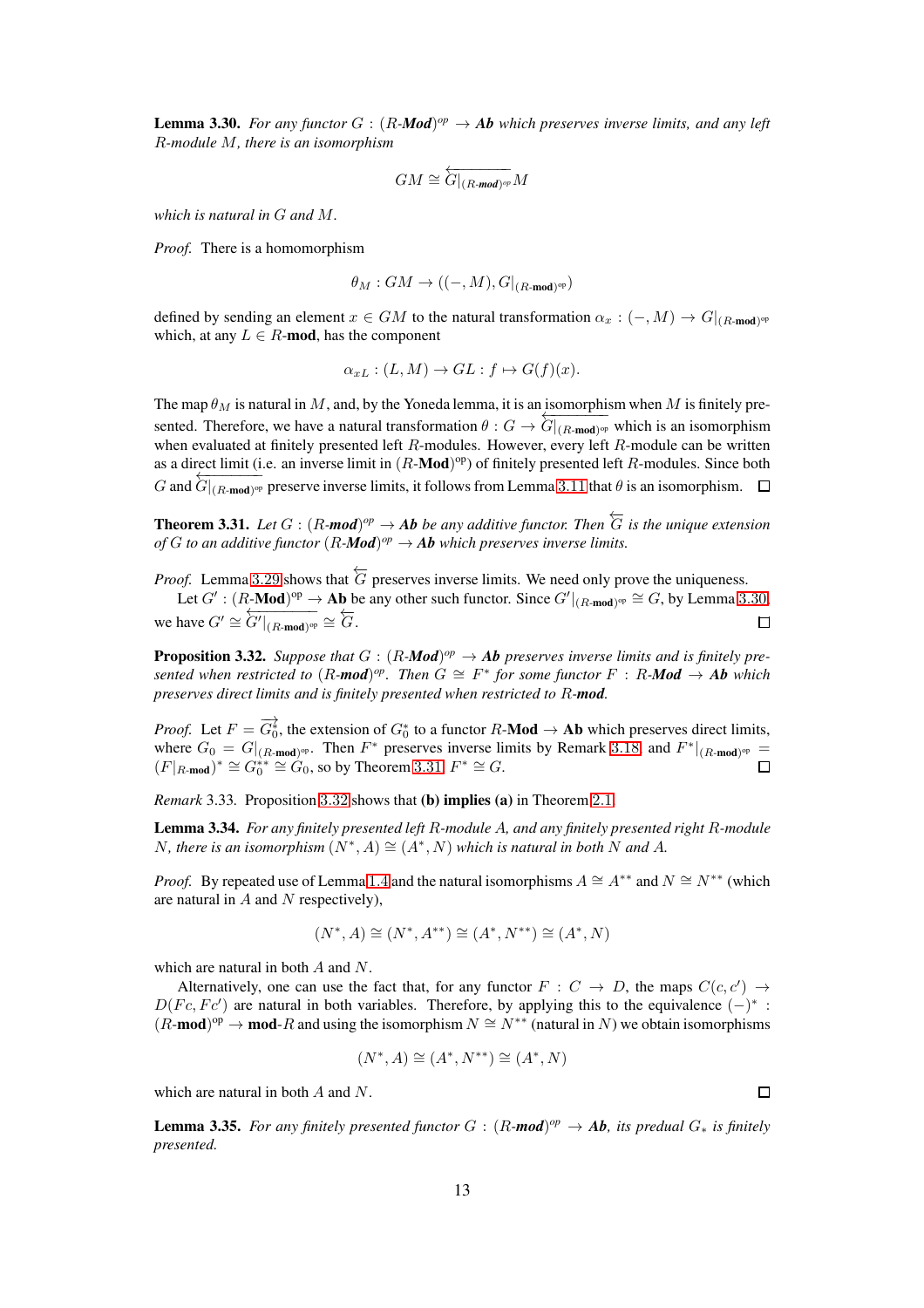*Proof.* Find  $(f : A \rightarrow B) \in R$ -mod and a right exact sequence

$$
(-, A) \xrightarrow{(-, f)} (-, B) \longrightarrow G \longrightarrow 0
$$

Then for any  $N \in \text{mod-}R$ , by Lemma 3.[34](#page-13-3), we have a commutative diagram

$$
(N^*, A) \xrightarrow{(N^*, f)} (N^*, B) \longrightarrow G(N^*) \longrightarrow 0
$$
  
\n
$$
\downarrow \qquad \qquad \downarrow
$$
  
\n
$$
(A^*, N) \xrightarrow{(f^*, N)} (B^*, N)
$$

in which the vertical arrows are isomorphisms, both natural in N. Therefore  $G_*$  is the cokernel of a morphism  $((A^*, -) \to (B^*, -)) \in (mod-R, Ab)$ , and so since both  $A^*$  and  $B^*$  are finitely presented,  $G_*$  is finitely presented.  $\Box$ 

<span id="page-14-0"></span>**Proposition 3.36.** For any finitely presented functor  $G : (R$ - $mod$ <sup>op</sup>  $\rightarrow$  Ab and any left R-module M, there is an isomorphism

$$
\overleftarrow{G}M \cong (G_*, -\otimes M)^*.
$$

*which is natural in both* G *and* M*.*

*Proof.* Consider the functor  $F : R$ -Mod  $\rightarrow$  Ab, defined by  $FM = (G_*, - \otimes M)$  for all  $M \in$  $R$ -**Mod**. Then  $F$  is the composition

$$
R\text{-Mod} \xrightarrow{T} (\text{mod-}R)\text{-Mod} \xrightarrow{(G_*,-)} \text{Ab}
$$

where T maps  $M \in R$ -**Mod** to  $-\otimes M \in (mod-R)$ -**Mod**. Both T and  $(G_*, -)$  preserve direct limits, and therefore F preserves direct limits. Note that  $F|_{R\text{-mod}} = d(G_*)$ .

Now let  $G' = F^*$ . By the proof of Theorem 3.[31](#page-13-1), there is an isomorphism  $\overline{G' |_{(R\text{-mod})^{\text{op}}}} \cong$  $G'$  which is natural in  $G'$ , and hence in  $G$ . We need only show that there is an isomorphism  $G'|_{(R\text{-mod})^{\text{op}}} \cong G$  which is also natural in G. Indeed, by Proposition 3.[28](#page-12-3), we have the isomorphisms

$$
G'|_{(R\text{-}\mathrm{mod})^{\mathrm{op}}}=(d(G_\ast))^\ast\cong (d(d(G_\ast)))_\ast\cong G_{\ast\ast}\cong G,
$$

each of which is natural in G.

<span id="page-14-1"></span>Corollary 3.37. *Let*

$$
G' \longrightarrow G'' \longrightarrow G \longrightarrow 0
$$

*be a right exact sequence in mod-*(R*-mod*)*. The induced sequence*

$$
\overleftarrow{G'} \longrightarrow \overleftarrow{G''} \longrightarrow \overleftarrow{G} \longrightarrow 0
$$

*is exact when evaluated at any left* R*-module*

*Proof.* The induced sequence

$$
G'_* \longrightarrow G''_* \longrightarrow G_* \longrightarrow 0
$$

is exact, and, for any left  $R$ -module  $M$ , so is

$$
0 \longrightarrow (G_*, -\otimes M) \longrightarrow (G_*'' , -\otimes M) \longrightarrow (G_*', -\otimes M) .
$$

But then, since dualising preserves exactness, the sequence

$$
(G'_*, -\otimes M)^* \longrightarrow (G''_*, -\otimes M)^* \longrightarrow (G_*, -\otimes M)^* \longrightarrow 0
$$

is exact. However, this sequence is isomorphic to

$$
\overleftarrow{G'}M \longrightarrow \overleftarrow{G''}M \longrightarrow \overleftarrow{G}M \longrightarrow 0
$$

by Proposition 3.[36](#page-14-0) (and naturally so in  $M$ ).

 $\Box$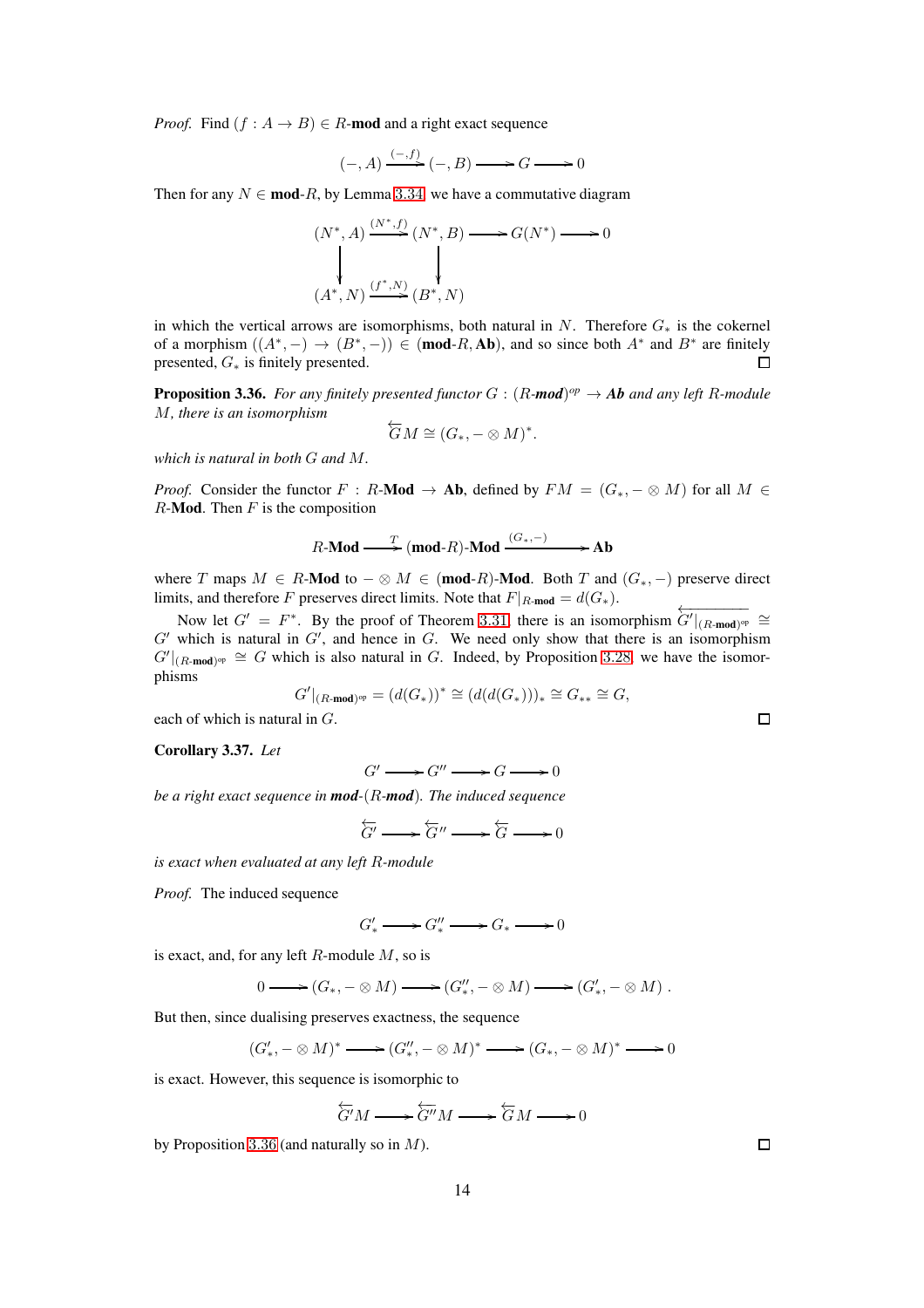<span id="page-15-3"></span>**Lemma 3.38.** For all left R-modules M and N, there is an isomorphism  $\overleftarrow{(-,N)}(M) \cong (M, N)$ *which is natural in* M *and* N*.*

*Proof.* By Lemma 3.[12](#page-9-3) and the Yoneda embedding, the functor

$$
R\text{-}\mathbf{Mod} \to ((R\text{-}\mathbf{mod})^{\text{op}}, \mathbf{Ab}): A \mapsto (-, A)
$$

is fully faithful, and therefore there is an isomorphism

$$
\overleftarrow{(-,N)}(M) = ((-,M),(-,N)) \cong (M,N)
$$

which is natural in  $M$  and  $N$ .

*Remark* 3.39. We now show how to prove that (**b**) **implies** (c) in Theorem [2](#page-5-4).1. Let  $G : (R\text{-Mod})^{\text{op}} \to$ Ab be given, and assume that  $G_0 = G|_{(R\text{-mod})^{\text{op}}}$  is finitely presented. Then there is a morphism  $(f: A \rightarrow B) \in R$ -mod and a right exact sequence

$$
(-, A) \xrightarrow{(-, f)} (-, B) \longrightarrow G_0 \longrightarrow 0,
$$

where the representable functors are read as functors on  $(R\text{-mod})^{\text{op}}$ . By Corollary 3.[37](#page-14-1), there is an induced sequence

$$
\overleftarrow{(-,A)} \xrightarrow{\overleftarrow{(-,f)}} \overleftarrow{(-,B)} \xrightarrow{ \ \ \overleftarrow{G_0} \longrightarrow 0, }
$$

which is exact when evaluated at any left R-module. However, by Lemma 3.[38](#page-15-3)  $\overline{(-, f)}$  is isomorphic to  $(-, f) : (-, A) \rightarrow (-, B)$ , which is now read as a natural transformation between functors on  $(R\text{-Mod})^{\text{op}}$ , giving  $\overleftarrow{G_0} \cong G$ , so indeed we obtain a sequence as required by (c) in Theorem [2](#page-5-4).1. Clearly (c) implies (d).

<span id="page-15-1"></span>*Remark* 3.40. To prove that (d) implies (b) in Theorem [2](#page-5-4).1, note that  $\text{mod-}(R\text{-mod})$  is closed under cokernels, so certainly  $G|_{(R\text{-mod})^{\text{op}}}$  is finitely presented. From Corollary 3.[37](#page-14-1), we see that G is the extension of some finitely presented functor  $(R\text{-mod})^{\text{op}} \to \text{Ab}$  to a functor which preserves inverse limits.

<span id="page-15-2"></span>*Remark* 3.41. To prove that (c) **implies** (e) in Theorem [2](#page-5-4).1, take a sequence

$$
(-, A) \xrightarrow{(-, f)} (-, B) \longrightarrow G \longrightarrow 0,
$$

as described in (c). By the duality between finitely presented  $R$ -modules, there is an exact sequence

$$
(-,A^{**})\mathop{\longrightarrow}^{(-,f^{**})}(-,B^{**})\longrightarrow G\longrightarrow 0.
$$

However, by Lemma [1](#page-4-0).4, this gives an exact sequence

$$
(A^*,(-)^*)^{\stackrel{(f^*,(-)^*)}{\longrightarrow}}\hspace{-0.1cm}(B^*,(-)^*)\longrightarrow G\longrightarrow 0.
$$

However, this shows that  $G \cong F_*$ , where F is the cokernel of the natural transformation  $(f^*, -)$ :  $(A^*, -) \rightarrow (B^*, -)$ , thus establishing (e).

These steps are essentially reversible, so (e) implies (c) in Theorem [2](#page-5-4).1.

## <span id="page-15-0"></span>3.5 Annihilator functors and duality of pp pairs

So far, the dualities we have considered have been purely algebraic. However, there is a duality between pp formulas which corresponds to the equivalence  $d: ((R\text{-mod})\text{-mod})^{\text{op}} \to (\text{mod-}R)\text{-mod}.$ 

For a pp-n-formula  $\varphi(\overline{x}) = \exists \overline{w} A \overline{x} = B \overline{w}$  in the language of left R-modules, its **dual** is defined to be the pp- $n$ -formula in the language of right  $R$ -modules given by

$$
(D\varphi)(\overline{x}) = \exists \overline{y} (\overline{x} \doteq \overline{y}A \wedge \overline{y}B \doteq \overline{0})
$$

.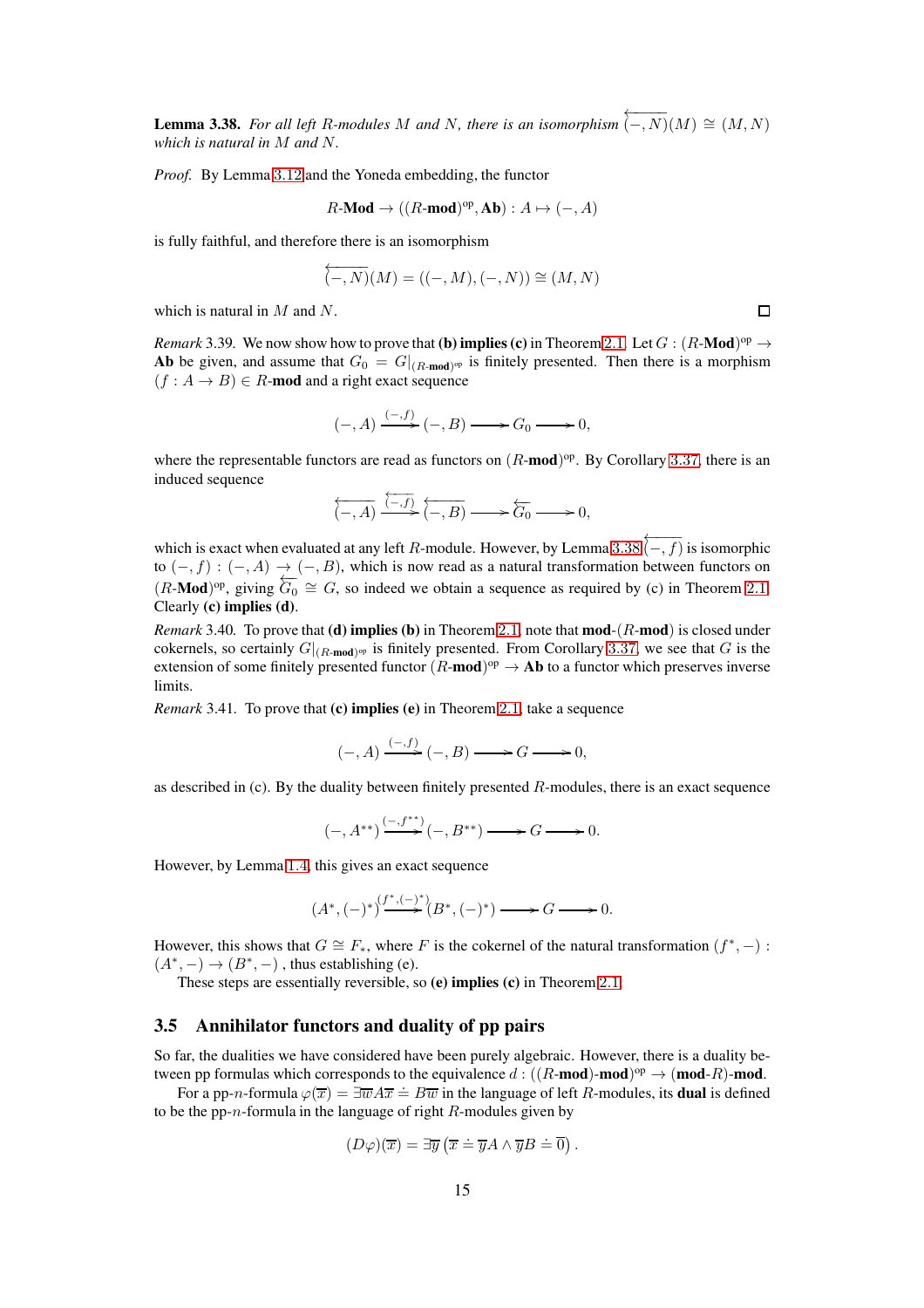There is a similar map sending pp formulas in the language of left R-modules to pp formulas in the language of right R-modules.

The operation  $\varphi \mapsto D\varphi$  provides a duality on the level of pp pairs, since  $\psi \leq \varphi$  implies  $D\varphi \leq \varphi$  $D\psi$  and  $D^2\varphi = \varphi$  for all pp formulas  $\varphi$  and  $\psi$  in the language of left R-modules. In particular, to each pp pair  $\varphi/\psi$  in the language of left R-modules, we have a corresponding pp pair  $D\psi/D\varphi$  in the language of right R-modules. Thus, for a finitely presented functor  $F_{\varphi/\psi} : R\text{-mod} \to \text{Ab}$  given by a pp pair  $\varphi/\psi$ , we have a corresponding functor  $F_{D\psi/D\varphi}$  : **mod-** $R \to$  **Ab**. One can show, by using the short exact sequence resulting from [\[14,](#page-20-0) 10.3.6] and the snake lemma, that  $dF_{\varphi/\psi} \cong F_{D\psi/D\varphi}$ .

<span id="page-16-0"></span>*Remark* 3.42. The reason we consider this duality of pp formulas is the fact that  $\mathbb{A}_{\varphi}(M) = \mathbb{F}_{D\varphi}(M^*)$ for any pp formula  $\varphi$  in the language of left R-modules and any left R-module M (see [\[14,](#page-20-0) 1.3.12]). Therefore

$$
\mathbb{A}_{\varphi/\psi} = (\mathbb{F}_{D\psi/D\varphi})_*,
$$

which gives the next result immediately. It also proves that  $(e)$  is equivalent to  $(f)$  in Theorem [2](#page-5-4).1. We have now proven Theorem [2](#page-5-4).1.

**Corollary 3.43.** *For any pp formula*  $\varphi$  *in the language of left R-modules, the functor*  $\mathbb{A}_{\varphi/\psi}$  :  $(R$ *-Mod)<sup>op</sup>*  $\rightarrow$  *Ab* preserves inverse limits.

*Proof.* This follows directly from the observation that  $\mathbb{A}_{\varphi/\psi} = (\mathbb{F}_{D\psi/D\varphi})_*$ , from Theorem [1](#page-2-1).1 and Theorem [2](#page-5-4).1.

Let F : R-mod  $\rightarrow$  Ab be a finitely presented functor. On the surface, it seems like Propo-sition 3.[28](#page-12-3) showed that  $F^*$  can be expressed as the more complicated  $(dF)_*.$  However, a lot of information about  $(dF)_*$  can be gotten from the model theory of modules, so in fact we can now refer to some results from there to learn about  $F^*$ .

<span id="page-16-1"></span>**Lemma 3.44.** *Let*  $F = F_{\varphi/\psi}$ : R-*mod*  $\rightarrow$  *Ab be given by a pp pair*  $\varphi/\psi$  *(see introduction). Then*  $F_{\varphi/\psi}^* \cong A_{\varphi/\psi}.$ 

*Proof.* By Proposition 3.[28](#page-12-3), it is enough to show that  $(dF_{\psi/\varphi})_* \cong A_{\varphi/\psi}$ . First, note that  $A_{\varphi}(M) =$  $F_{D\varphi}(M^*)$  for any finitely presented left left R-module M and that the same holds for  $\psi$ . There are, by [\[14,](#page-20-0) 10.3.6], short exact sequences

$$
0 \longrightarrow F_{D\varphi} \longrightarrow (R^n, -) \longrightarrow dF_{\varphi} \longrightarrow 0
$$

$$
0 \longrightarrow F_{D\psi} \longrightarrow (R^n, -) \longrightarrow dF_{\psi} \longrightarrow 0.
$$

Combining these results gives us a commutative diagram

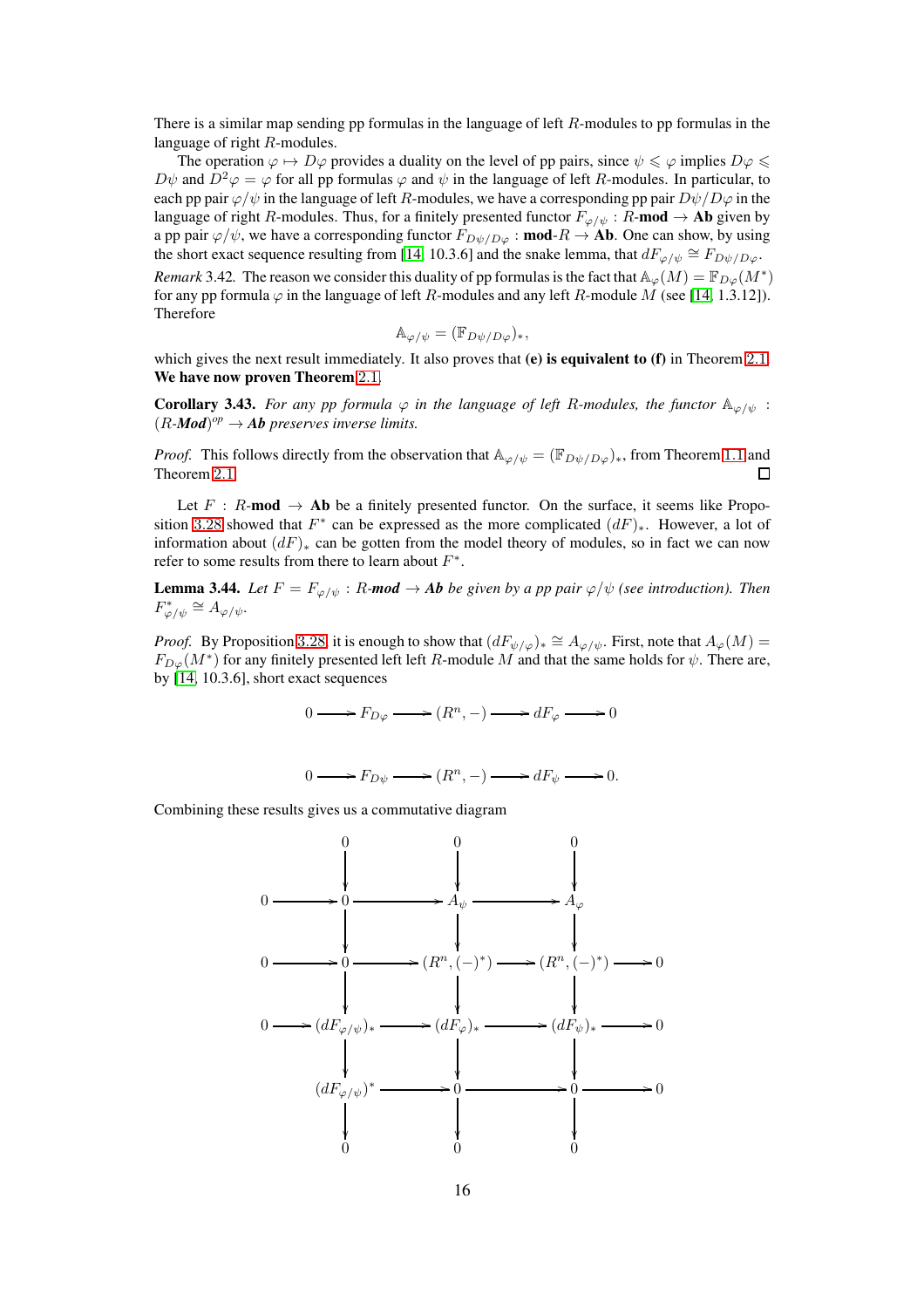with exact rows, and the snake lemma gives us a short exact sequence

 $0 \longrightarrow A_{\varphi} \longrightarrow A_{\psi} \longrightarrow (dF_{\varphi/\psi})^* \longrightarrow 0$ 

so  $(dF_{\varphi/\psi})^* \cong A_{\psi}/A_{\varphi}$ , as required.

<span id="page-17-1"></span>**Corollary 3.45.** *For any pp pair*  $\varphi/\psi$ ,  $\mathbb{F}_{\varphi/\psi}^* \cong \mathbb{A}_{\varphi/\psi}$ .

*Proof.* It follows from the equivalence of (b) and (f) in Theorem [2](#page-5-4).1 that  $\mathbb{A}_{\varphi/\psi}$  preserves inverse limits. Since Lemma 3.[44](#page-16-1) shows that  $\mathbb{F}_{\varphi/\psi}^*$  and  $\mathbb{A}_{\varphi/\psi}$  agree on  $(R\text{-mod})^{\text{op}}$ , Theorem 3.[31](#page-13-1) shows that they agree on  $(R\text{-}\mathbf{Mod})^{\text{op}}$ .  $\Box$ 

*Remark* 3.46*.* One can show directly, without using (f) in Theorem [2](#page-5-4).1, that a functor of the form  $\mathbb{A}_{\varphi}$  for a pp formula  $\varphi$  preserves inverse limits. This gives an alternative proof that the annihilator functor  $\mathbb{A}_{\varphi/\psi}$  of a pp pair  $\varphi/\psi$  preserves inverse limits, which goes as follows. We know that there is a sequence

 $\mathbb{A}_{\varphi} \longrightarrow \mathbb{A}_{\psi} \longrightarrow \mathbb{A}_{\varphi/\psi} \longrightarrow 0$ 

which is exact when evaluated at any left R-module. It follows from the equivalence of (b) and (d) in Theorem [2](#page-5-4).1 that  $\mathbb{A}_{\varphi/\psi}$  preserves inverse limits.

# <span id="page-17-0"></span>4 Dualising locally finitely presented categories

Here we extend some of our results so that they apply to contravariant functors on more general categories than just R-Mod for an artin algebra R. Let A denote a small, additive, K-linear category. Despite them not being precisely the same thing (though, they are isomorphic), we write  $(A, K\text{-mod})$  for the category of functors  $A \to Ab$  for which  $Fa$  is a finitely generated K-module for every object  $a \in A$ , and similarly for  $(A^{op}, K\text{-mod})$ . Clearly we have equivalences

$$
(A, K\text{-mod})^{\text{op}} \to (A^{\text{op}}, K\text{-mod}) : F \mapsto F^*
$$
  
 $(A^{\text{op}}, K\text{-mod})^{\text{op}} \to (A, K\text{-mod}) : G \mapsto G^*.$ 

**Definition 4.1.** [\[4\]](#page-20-13) A small, additive, K-linear category A is called a **dualising variety** (or **dualising**  $K$ -variety) if it satisfies each of the following:

- (a) A is **finite**, which means that, for any objects  $a, b \in A$ , the hom-set  $A(a, b)$  is a finitely generated  $K$ -module.
- (b) It is a **variety**, which means that all idempotents split in A (it is also said that A is **Karoubian** or idempotent complete when this is the case).
- (c) The equivalence

$$
(-)^{*}:(A^{\mathrm{op}}, K\text{-}\mathbf{mod})^{\mathrm{op}}\to (A, K\text{-}\mathbf{mod})
$$

restricts to an equivalence  $(\text{mod-}A)^{op} \to A$ -mod.

(d) The equivalence

$$
(-)^{*}:(A, K\text{-mod})^{\text{op}}\to (A^{\text{op}}, K\text{-mod})
$$

restricts to an equivalence  $(A\text{-mod})^{\text{op}} \to \text{mod-}A$ .

*Remark* 4.2*.* In order for the definition of dualising variety to make sense, note that if A is finite then A-mod is a subcategory of  $(A, K\text{-mod})$  and mod-A is a subcategory of  $(A^{\text{op}}, K\text{-mod})$ .

*Remark* 4.3. If  $\vec{A}$  is a dualising variety then so is  $A^{\text{op}}$ .

<span id="page-17-2"></span>Theorem 4.4. *[\[4,](#page-20-13) 2.4] A finite variety* A *is a dualising variety if and only if it satisfies each of the following conditions.*

*(a)* A *and* A*op have weak cokernels.*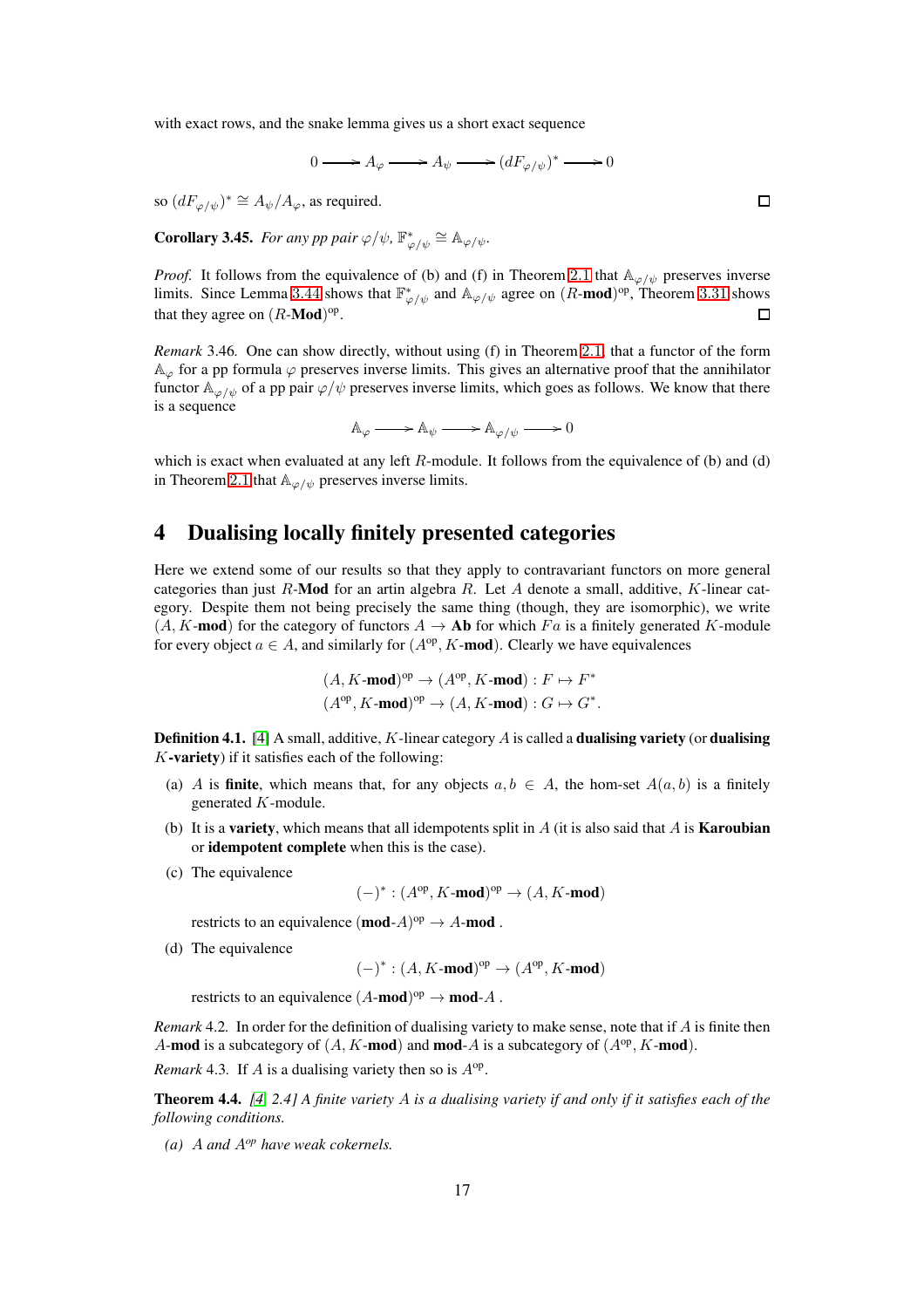*(b)* For every object  $b \in A$  there is an object  $c \in A$  such that

$$
A(a,b) \to Hom_{A(c,c)^{op}}(A(c,a), A(c,b))
$$

*is an isomorphism for every object*  $a \in A$ *.* 

*(c)* For every object  $a \in A$  there is an object  $d \in A$  such that

$$
A(a,b) \to Hom_{A(d,d)}(A(b,d), A(a,d))
$$

*is an isomorphism for every object*  $b \in A$ *.* 

Corollary 4.5. *If* A *is a dualising variety then* A*-mod is an abelian subcategory of* A*-Mod and mod-*A *is an abelian subcategory of Mod-*A*.*

*Proof.* This follows immediately from Theorem [4](#page-17-2).4 and Corollary [3](#page-9-4).7.

 $\Box$ 

**Example 4.6.** It is clear from Section [3.3](#page-11-1) that if R is an artin algebra then R-mod is a dualising variety.

<span id="page-18-1"></span>**Example [4](#page-17-2).7.** It follows from Theorem 4.4 that, for any artin algebra  $R$ ,  $R$ -**proj**, the category of finitely generated projective left  $R$ -modules, is a dualising variety (see [\[4,](#page-20-13) 2.5]).

Theorem 4.8. *[\[4,](#page-20-13) 2.6] If* A *is a dualising variety then so is* A*-mod.*

Now we go on to see how these concepts give a strengthening of the main results.

**Definition 4.9.** We say that an additive K-linear category  $C$  is a **dlfp** K-linear category (or just **dlfp category**) if C is locally finitely presented and  $C<sup>f</sup>P$  is a dualising K-variety.

*Remark* 4.10*.* Here dlfp is an abbreviation for "dualising locally finitely presented".

**Corollary 4.11.** *If* C *is a dlfp category then so are*  $C^{fp}$ *-Mod and Mod-* $C^{fp}$ *.* 

Theorem 4.12. *Suppose* C *is a locally finitely presented category. Then for every additive functor*  $G: C^{fpop} \to Ab$ , there is a unique functor  $\overline{G}: C^{op} \to Ab$  which preserves inverse limits such that  $G|_{C^{fpop}} \cong G$ . In particular,  $\overline{G}$  is given by  $\overleftarrow{G}|_{C^{fpop}} \cong G$ . In particular,  $\overleftarrow{G}$  is given by

$$
\overleftarrow{G}c = (C(-,c)|_{C^{fpop}}, G).
$$

*Proof.* This is a straightforward generalisation of Theorem 3.[31](#page-13-1).

<span id="page-18-0"></span>Theorem 4.13. *Let* C *be a* K*-linear locally finitely presented category. For any additive functor*  $F: C^{fp} \to Ab$  and any object  $c \in C$ , there is an isomorphism

$$
\left(\overrightarrow{F}c\right)^{\ast}\cong\overleftarrow{F^{\ast}}c
$$

*which is natural in* F *and* c*.*

*Proof.* By Lemma [1](#page-4-1).8, there are isomorphisms

$$
\left(\overrightarrow{F}c\right)^* = \left(C(-,c)|_{C^{\text{fpop}}} \otimes_{C^{\text{fp}}} F\right)^*
$$

$$
\cong \left(C(-,c)|_{C^{\text{fpop}}}, F^*\right)
$$

$$
= \overleftarrow{F^*}c
$$

which are natural in  $F$  and  $c$ .

**Corollary 4.14.** Let C be a dlfp category. For any finitely presented functor  $G : C^{fpop} \to Ab$  and *any object*  $c \in C$ *, there is an isomorphism* 

$$
\overleftarrow{G}c\cong\left(\overrightarrow{G}^{\ast}c\right)^{\ast}
$$

*natural in both* c *and* G*.*

 $\Box$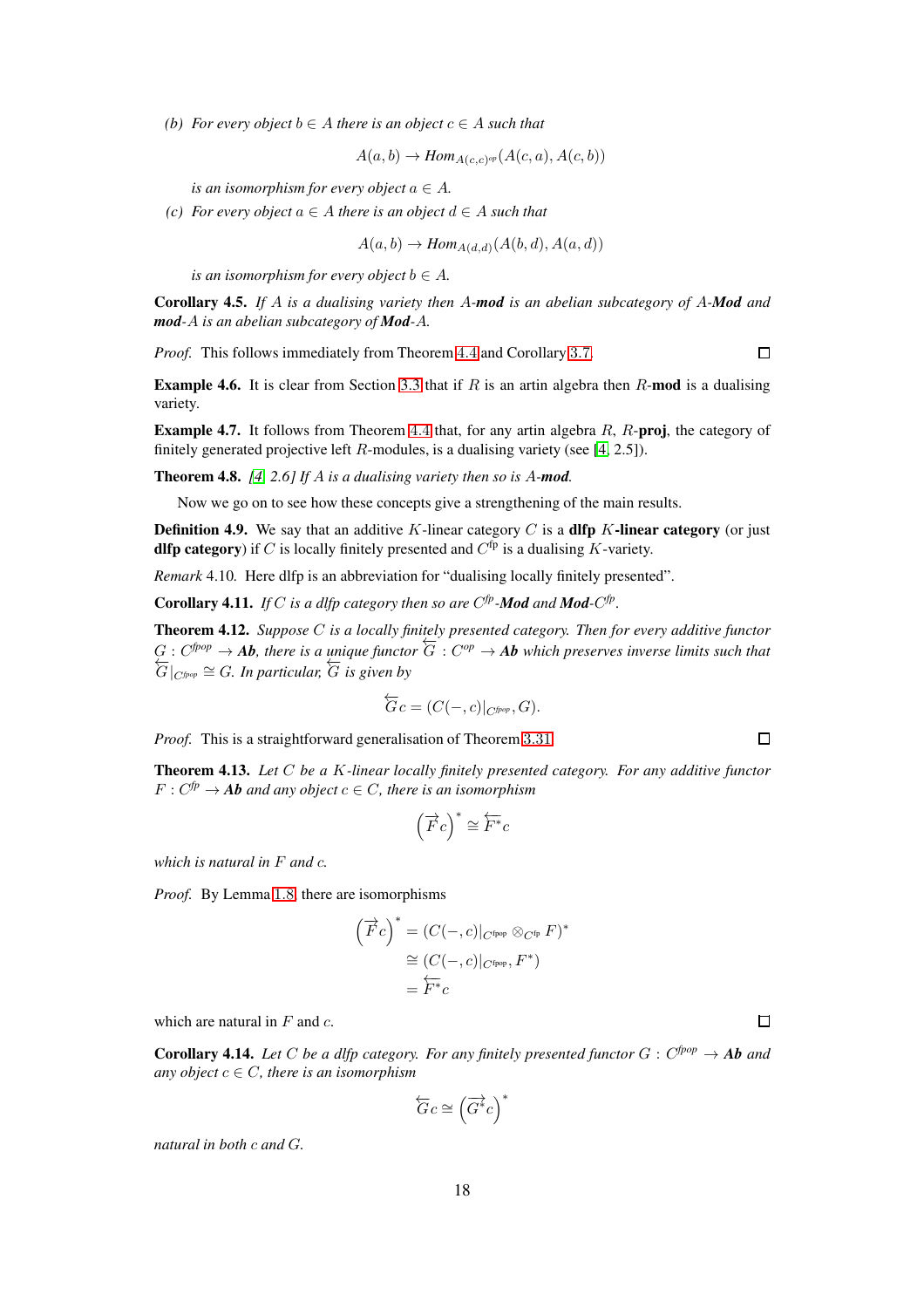*Proof.* Since  $C^{fp}$  is a dualising variety and G is finitely presented, there is an isomorphism  $G^{**} \cong G$ which is natural in G.

By Theorem 4.[13](#page-18-0) there are isomorphism

$$
\left(\overrightarrow{G}^*c\right)^* \cong \overleftarrow{G^{**}}c \cong \overleftarrow{G}c
$$

which are natural in both  $c$  and  $G$ .

**Corollary 4.15** (Generalisation of Corollary 3.[37](#page-14-1)). *If C is a dlfp category,*  $G, G', G'' : C^{fpop} \rightarrow Ab$ *are finitely presented additive functors and*

$$
G'\to G''\to G\to 0
$$

*is an exact sequence, then the induced sequence*

$$
\overleftarrow{G}^\prime \rightarrow \overleftarrow{G}^{\prime\prime} \rightarrow \overleftarrow{G} \rightarrow 0
$$

*is exact when evaluated at any object in* C*.*

*Proof.* Follows directly from Lemma 3.[17](#page-10-3) and Theorem 4.[13](#page-18-0).

 $\Box$ 

We now have the following generalisation of (some parts of) Theorem [2](#page-5-4).1, which follows by a similar argument.

<span id="page-19-0"></span>**Theorem 4.16.** Let C be a dlfp category and let  $G : C^{op} \to Ab$  be any additive functor. The *following are equivalent:*

- *(a)*  $G \cong F^*$  for some functor  $F : C \to A$ **b** which preserves direct limits and is finitely presented *when restricted to* C *fp .*
- *(b)* G *preserves inverse limits and is finitely presented when restricted to* C *fpop .*
- *(c) There are objects* a, b ∈ C *fp and a sequence of natural transformations*

$$
C(-,a) \to C(-,b) \to G \to 0
$$

*which is exact when evaluated at any object.*

*(d) There is a sequence of natural transformations*

$$
G'\to G''\to G\to 0
$$

*which is exact when evaluated at any object, where the functors*  $G', G'' : C \to \overline{Ab}$  preserve *inverse limits and are finitely presented when restricted to* C *fpop .*

**Corollary 4.17.** Let C be a dlfp. Suppose  $G: C^{op} \to \mathbf{Ab}$  is an additive functor such that  $G|_{C^{fpop}}$  is finitely presented. If  $G|_{C^{fpop}}: C^{fpop} \to \boldsymbol{Ab}$  is faithful then  $G$  is faithful.

If  $a \in C^{fp}$  *is an cogenerator for*  $C^{fp}$  *then it is also a cogenerator for C*.

*Proof.* By Theorem 4.[16](#page-19-0),  $G \cong F^*$  for a functor  $F : C \to \mathbf{Ab}$  which preserves direct limits and is finitely presented when restricted to  $C^{fp}$ . We can view F as a functor  $C \to K$ -Mod. Since  $F|_{C^{fp}}$ is finitely presented and  $C<sup>f</sup>P$  is a finite variety, it follows from Theorem [3](#page-8-2).2 that  $Fc$  is a finitely presented K-module.

The functor  $F|_{C^{fp}}$  is faithful, since for any morphism f in  $C^{fp}$ ,

$$
Ff = 0 \Rightarrow (Ff)^* \Rightarrow Gf = 0 \Rightarrow f = 0.
$$

It follows from Lemma 3.[12](#page-9-3) that  $F$  is faithful. Therefore, for any morphism  $g$  in  $C$ ,

$$
Gg = 0 \Rightarrow (Fg)^* = 0 \Rightarrow Fg = 0 \Rightarrow g = 0.
$$

Therefore  $G$  is faithful.

The second statement follows from the first by considering  $G = C(-,a)|_{C^{fp}}$ .

 $\Box$